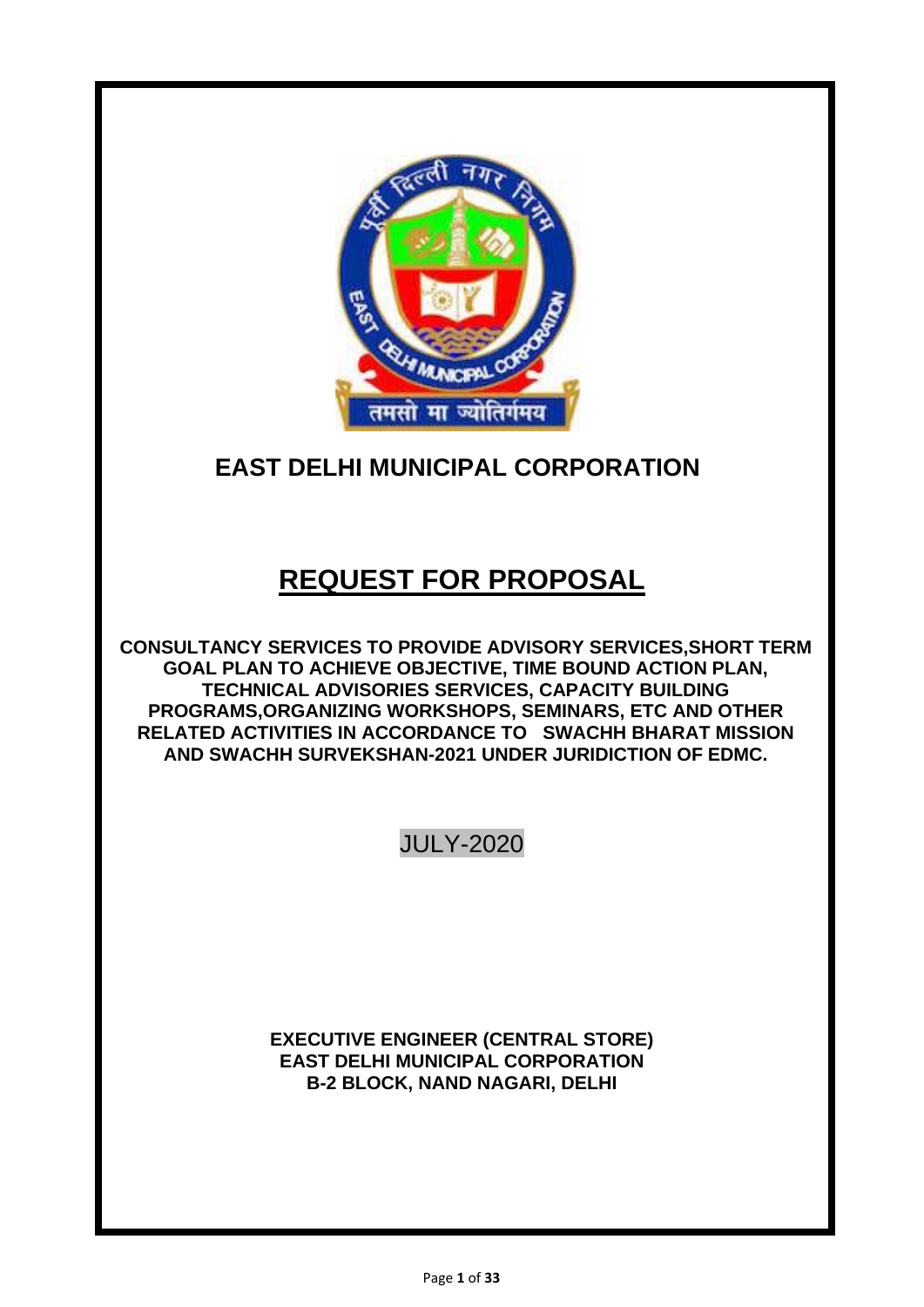# **SCHEDULE OF BIDDING PROCESS**

| SR.            | <b>EVENT DESCRIPTION</b>                      | <b>DATE</b>                    |  |  |
|----------------|-----------------------------------------------|--------------------------------|--|--|
| 1              | Issue of RFP start date                       |                                |  |  |
| 2              | Pre-Bid Meeting                               |                                |  |  |
| 3              | Submission of Bid Documents                   | till 3.00 PM                   |  |  |
| $\overline{4}$ | Opening of Technical proposals                | at 4.00 PM                     |  |  |
| 5              | Opening of Financial proposals of Technically | Will Be intimated after        |  |  |
|                | qualified bidders.                            | finalization of technical bid. |  |  |
| 6              | Letter of Intent                              | Will be intimated to the       |  |  |
|                |                                               | successful Bidder              |  |  |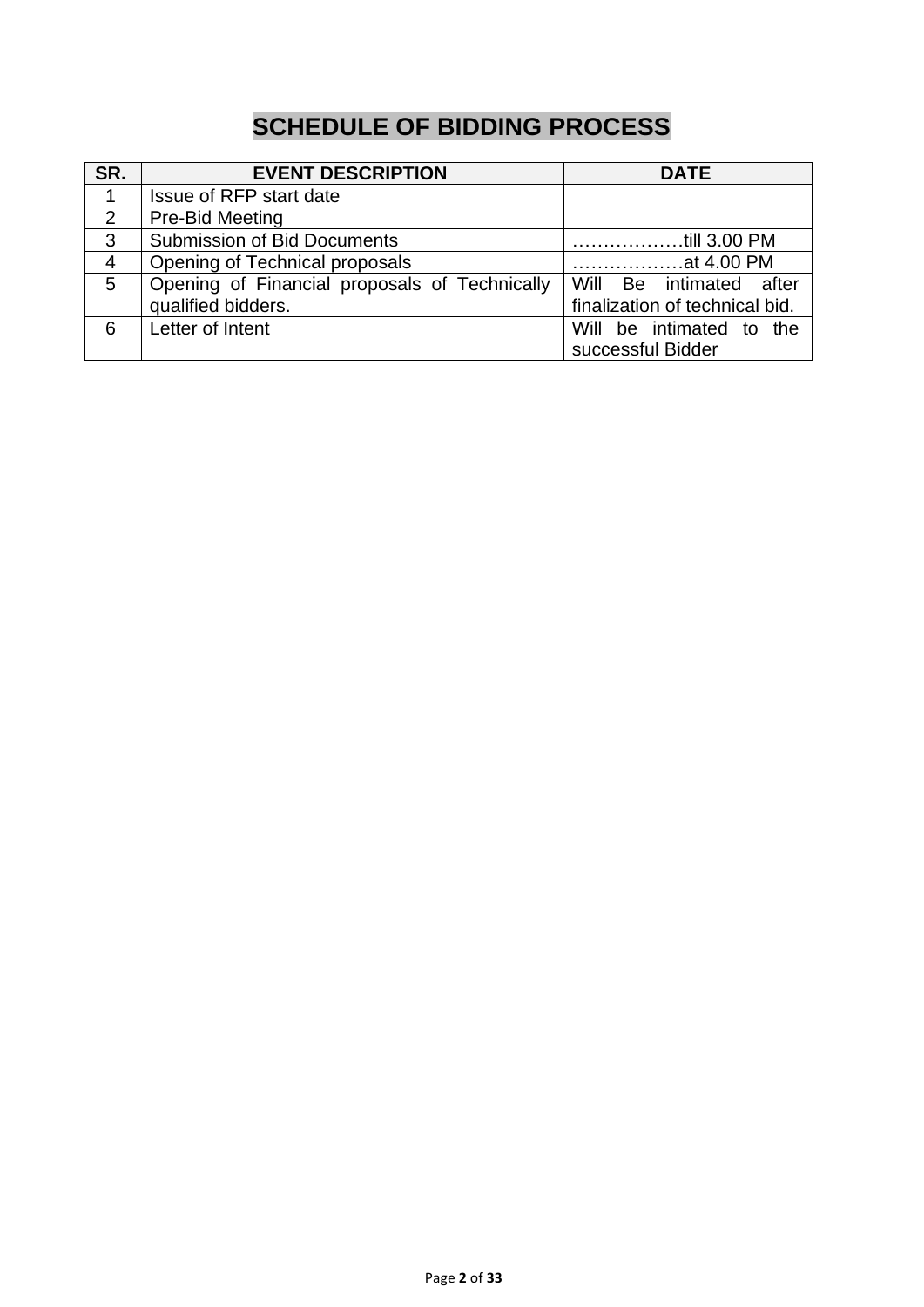#### **Contents**

| $1_{\cdot}$ |  |
|-------------|--|
| 1.1         |  |
| 1.2         |  |
| 1.3         |  |
| 1.4         |  |
| 1.5         |  |
| 1.6         |  |
| 1.7         |  |
| 2.          |  |
| 2.1         |  |
| 2.1.1       |  |
| 2.1.2       |  |
| 2.1.3       |  |
| 2.1.4       |  |
| 2.1.5       |  |
| 2.1.6       |  |
| 2.1.7       |  |
| 2.1.8       |  |
| 2.1.9       |  |
| 2.1.10      |  |
| 2.1.11      |  |
| 2.1.12      |  |
|             |  |
|             |  |
| 3.1         |  |
| 3.1.1       |  |
| 3.1.2       |  |
| 3.1.3       |  |
| 3.2         |  |
| 3.3         |  |
| 3.4         |  |
| 3.5         |  |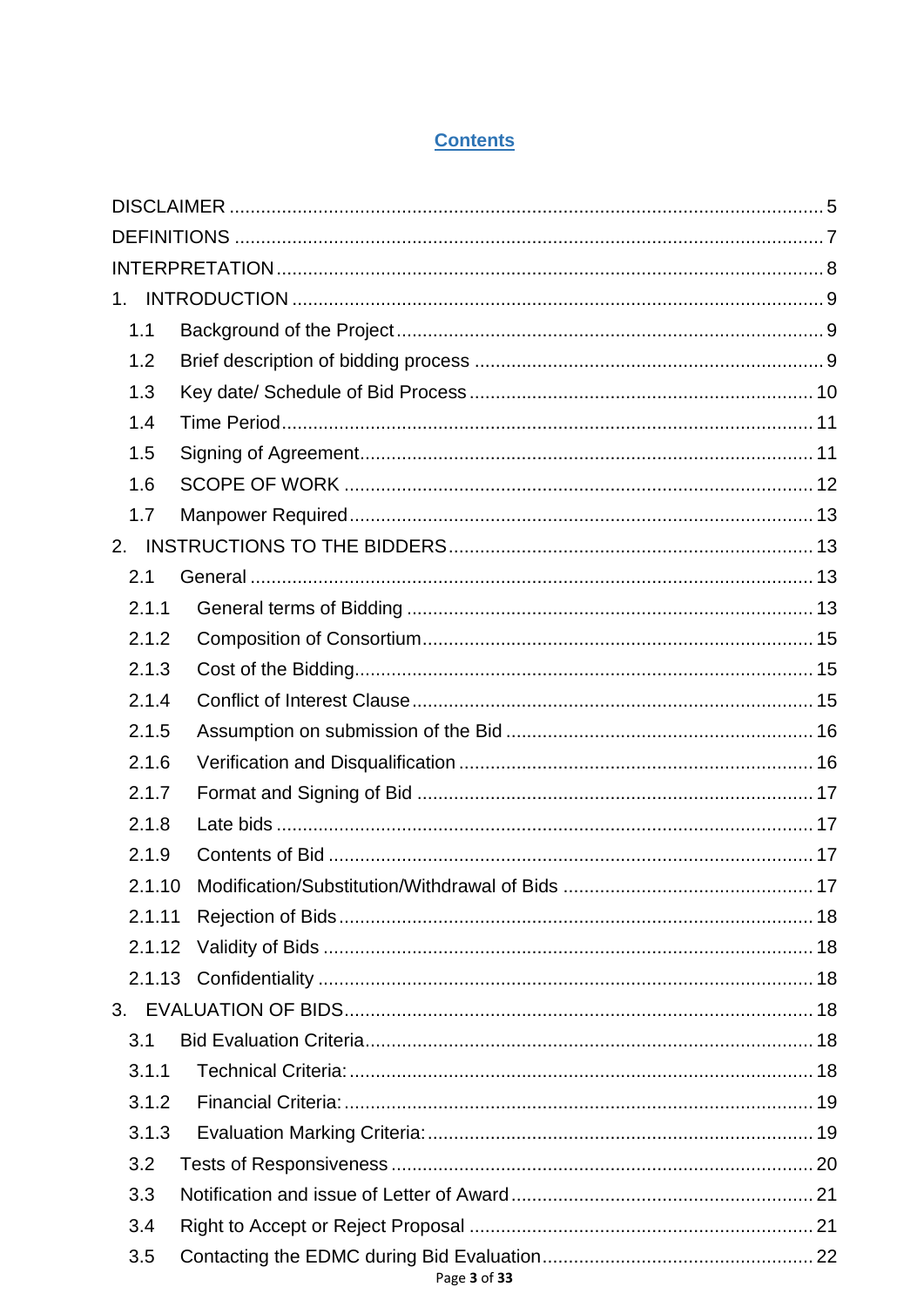| ANNEXURE-II: POWER OF ATTORNEY FOR SIGNING OF BID  29  |  |
|--------------------------------------------------------|--|
|                                                        |  |
|                                                        |  |
|                                                        |  |
| ANNEXURE-VI: FORMATS FOR SUBMITTING FINANCIAL OFFER 33 |  |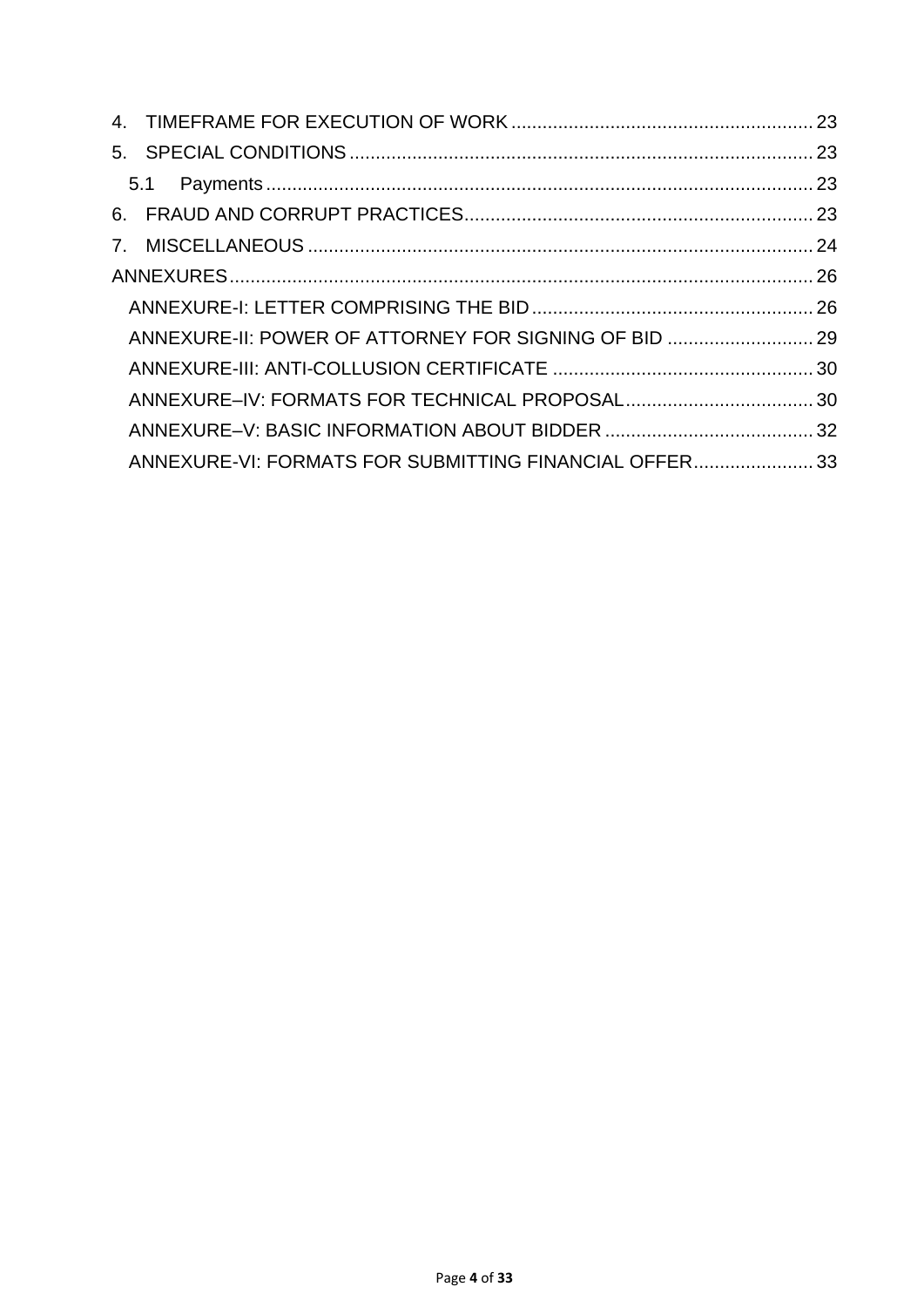## <span id="page-4-0"></span>DISCLAIMER

The information contained in this Request for Proposal document (the "**RFP**") or subsequently provided to Applicant(s), whether verbally or in documentary or any other form, by or on behalf of EDMC or any of their employees or advisors, is provided to Applicant(s) on the terms and conditions set out in this RFP and such other terms and conditions subject to which such information is provided.

This RFP is not an agreement and is neither an offer nor invitation by the Authority to the prospective Applicants or any other person. The purpose of this RFP is to provide interested parties with information that may be useful to them in the formulation of their application for Proposal pursuant to this RFP (the "**Application**"). This RFP includes statements, which reflect various assumptions and assessments arrived at by EDMC in relation to the Project. Such assumptions, assessments and statements do not purport to contain all the information that each Applicant may require. This RFP may not be appropriate for all persons, and it is not possible for EDMC, its employees or advisors to consider the investment objectives, financial situation and particular needs of each party who reads or uses this RFP. The assumptions, assessments, statements and information contained in this RFP may not be complete, accurate, adequate or correct. Each Applicant should therefore, conduct its own investigations and analysis and should check the accuracy, adequacy, correctness, reliability and completeness of the assumptions, assessments, statements and information contained in this RFP and obtain independent advice from appropriate sources. Information provided in this RFP to the Applicant(s) is on a wide range of matters, some of which depends upon interpretation of law. The information given is not an exhaustive account of statutory requirements and should not be regarded as a complete or authoritative statement of law. EDMC accepts no responsibility for the accuracy or otherwise for any interpretation or opinion on law expressed herein.

EDMC, its employees and advisors make no representation or warranty and shall have no liability to any person, including any Applicant or Bidder, under any law, statute, rules or regulations or tort, principles of restitution or unjust enrichment or otherwise for any loss, damages, cost or expense which may arise from or be incurred or suffered on account of anything contained in this RFP or otherwise, including the accuracy, adequacy, correctness, completeness or reliability of the RFP and any assessment, assumption, statement or information contained therein or deemed to form part of this RFP or arising in any way with pre-Proposal of Applicants for participation in the Bidding Process.

EDMC also accepts no liability of any nature whether resulting from negligence or otherwise howsoever caused arising from reliance of any Applicant upon the statements contained in this RFP. EDMC may, in its absolute discretion but without being under any obligation to do so, update, amend or supplement the information, assessment or assumptions contained in this RFP.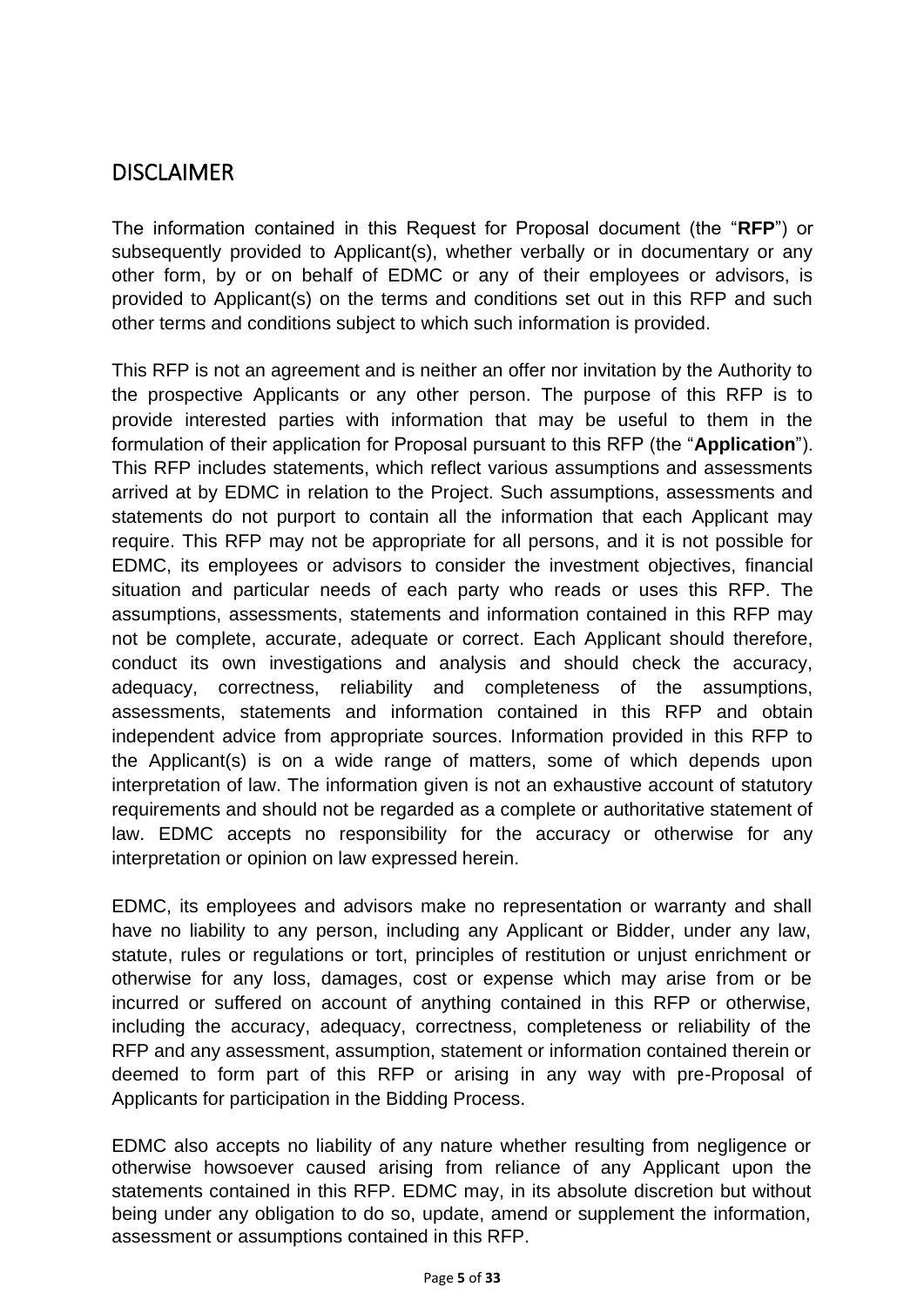The issue of this RFP does not imply that EDMC is bound to select or to appoint the selected Bidder or Contractor, as the case may be, for the Project and EDMC reserves the right to reject all or any of the Applications or Bids without assigning any reasons whatsoever.

The Applicant shall bear all its costs associated with or relating to the preparation and submission of its Application including but not limited to preparation, copying, postage, delivery fees, expenses associated with any demonstrations or presentations which may be required by the Authority or any other costs incurred in connection with or relating to its Application. All such costs and expenses will remain with the Applicant and EDMC shall not be liable in any manner whatsoever for the same or for any other costs or other expenses incurred by an Applicant in preparation or submission of the Application, regardless of the conduct or outcome of the Bidding Process.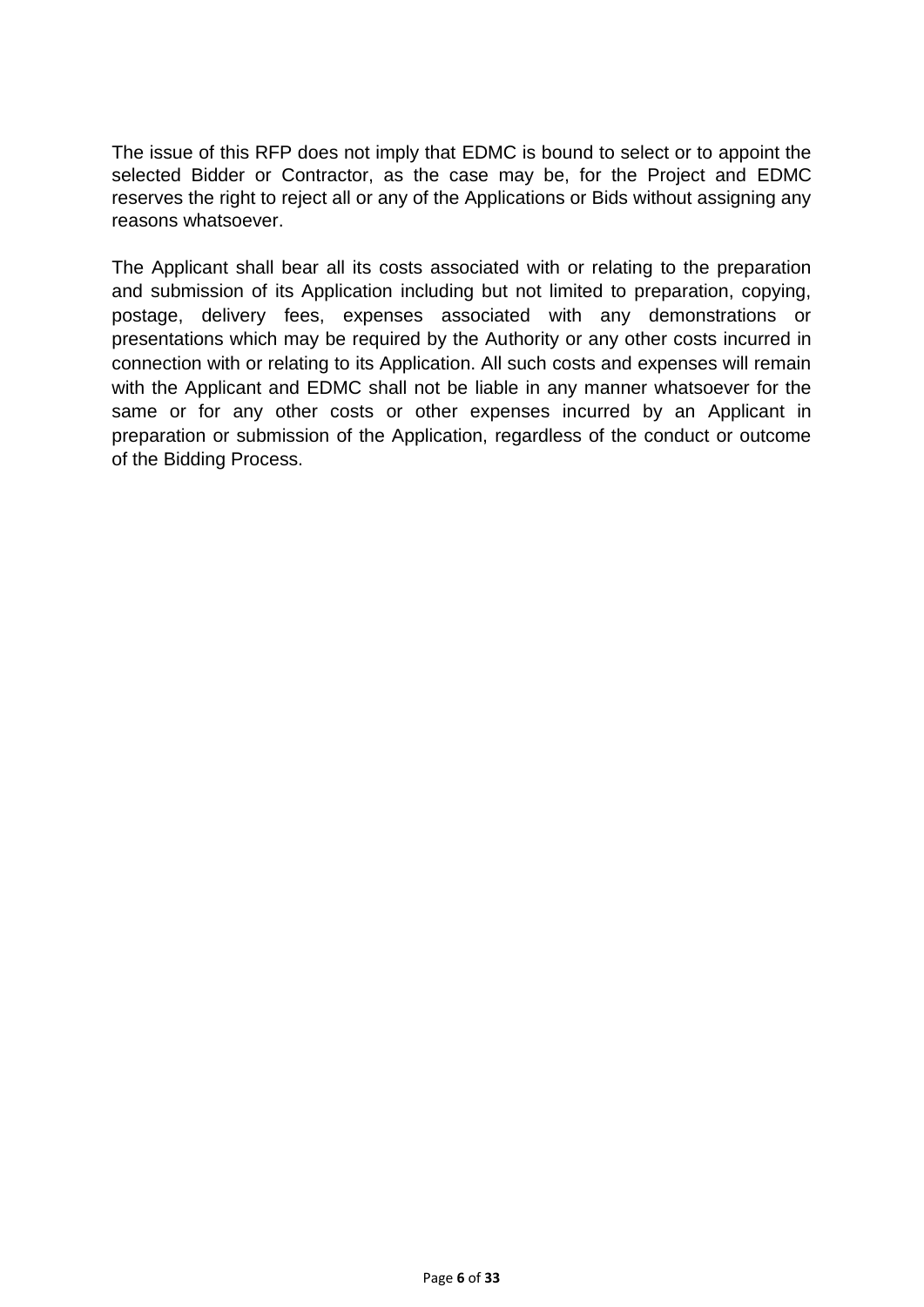## <span id="page-6-0"></span>DEFINITIONS

**"Authority"** shall mean EAST DELHI MUNICIPAL CORPORATION ("EDMC").

**"Bid Security"** shall mean the Security furnished by the Bidder.

"**City or Corporation**" means the city of EAST DELHI MUNICIPAL CORPORATION area;

**"Collection"** means lifting and removal of municipal Wastes from residential and nonresidential premises, roads/streets/lanes/bye lanes or any collection point that may be prescribed by the Authority.

**"Document"** or **"Documentation"** means documentation in printed or written form, or in tapes, discs, drawings, computer programs, writings, reports, photographs, films, cassettes, or expressed in any other written, electronic, audio or visual form in relation to this Project.

"**Fee**" means the amount payable by the Authority to the Agency for providing services in terms of RFP in accordance with Agreement.

**"Financial Bid"** shall mean a document quoting consultancy fee in response to the RFP including clarifications and/or amendments, if any.

**"Letter of Award"** or **"LOA"** means the letter issued by the Authority to the Selected Bidder whose Bid has been accepted by the Authority pursuant to this RFP for undertaking and executing the Project in conformity with the terms and conditions as set forth in this RFP and the Agreement.

**"Municipal Authority"** means Municipal Corporation of East Delhi or any other local body constituted under the State Laws or relevant Statutes.

**"Municipal Solid Waste"** shall include **"Garbage", "Waste"** and vice versa.

**"Parties"** means the parties to the Agreement collectively and "Party" shall mean any of the parties to the Agreement individually;

**"Project"** means all the activities envisaged to be carried out under this RFP;

**"Specifications and Standards"** means the specifications and standards relating to the quality, quantity, capacity and other requirements for the Project and any modifications thereof, or additions thereto expressly approved by, the Authority;

**"Selected Bidder"** shall mean the Bidder to whom the LOA has been issued.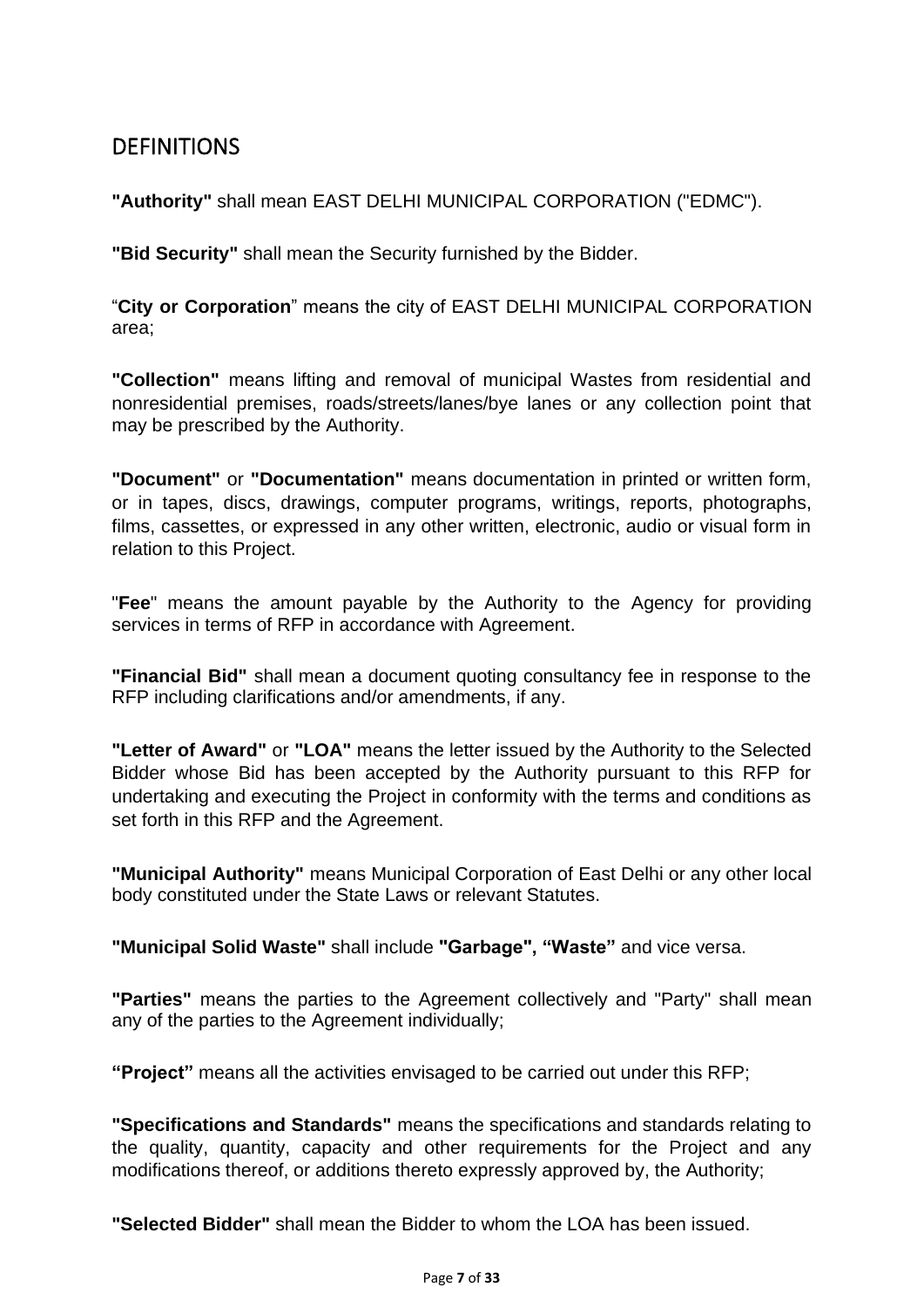### <span id="page-7-0"></span>INTERPRETATION

In the interpretation of this RFP, unless the context otherwise requires:

- (i) The singular of any defined term includes the plural and vice versa, and any word or expression defined in the singular has the corresponding meaning used in the plural and vice versa;
- (ii) A reference to any gender includes the other gender;
- (iii) A reference to any agreement is a reference to that agreement and all annexes, attachments, exhibits, schedules, appendices and the like incorporated therein, as the same may be amended, modified, supplemented, waived, varied, added to, substituted, replaced, renewed or extended, from time to time, in accordance with the terms thereof;
- (iv) The terms "include" and "including" shall be deemed to be followed by the words "without limitation", whether or not so followed;
- (v) Any reference to a person shall include such person's successors and assignees;
- (vi) A reference to a "writing" or "written" includes printing, typing, lithography, scanned and other means of reproducing words in a visible form;
- (vii) Any date or period set forth in this RFP shall be such date or period as may be extended pursuant to the terms of this RFP;
- (viii) The terms "hereof, "herein", "hereto", "hereunder" or similar expressions used in this RFP mean and refer to this RFP and not to any particular Article,
- (ix) In case of any inconsistency between the terms mentioned in the RFP and the literary term, the meaning best construed in furtherance of the objectives of this RFP shall prevail.
- (x) Where there is a discrepancy between amount in figures and in words, the latter shall prevail.
- (xi) The term "Project" herein refers to "selection of the consultant for providing advisory/ consulting services to EDMC to implement best practices of Solid Waste Management/ Sanitation, Swachh Bharat Mission Guidelines and Swachh Survekshan-2021; Along with handholding support to corporation on planning, implementation, supervision and monitoring of various on-going SBM & other Urban Sanitation related projects".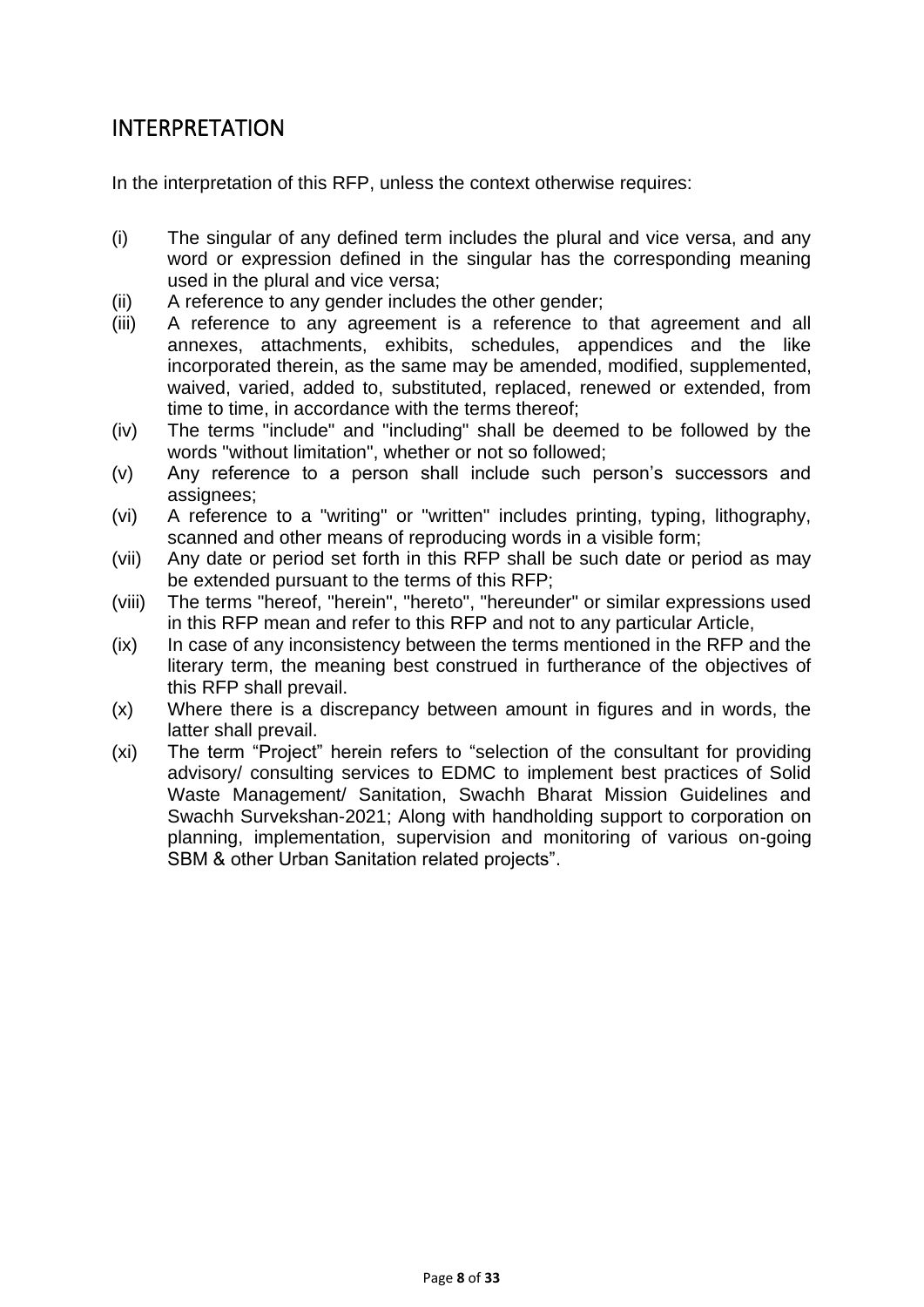## <span id="page-8-0"></span>1. INTRODUCTION

#### <span id="page-8-1"></span>1.1 Background of the Project

#### **Introduction and Need for the Project: -**

Swachh Bharat Mission has been launched by Govt. of India from October, 2014 to 2019 to improve sanitation. East Delhi municipal Corporation is an Eastern suburb of Delhi comprising an area of around 105.98 sqkm. The population of EDMC area is about 40.00 lacs. The population density is over 37,000/- per sqkm. There are 90 approved colonies, 253 unauthorized regularized colonies and 257 un-authorized colonies.

Presently, EDMC in its endeavor to continuously upgrade its infrastructure in scientific disposal of Municipal Solid Waste is carrying out various activities. 10 nos. of composter plants at different locations, 02 nos. of 5 TPD Bio-methanization plant are being installed, tenders have been invited for the waste generated in Ghazipur dairy farm for generating bio-gas with a capacity to handle 100 MTPD of dairy waste, procurement of Mechanical sweepers, Procurement of Suction cum jetting machines, Fixed compactor Transfer Stations, Super Sucker Machines are being done for that management of Municipal Solid Waste.

EDMC has a fleet of 300 Auto tippers running on contract basis,38 numbers of garbage trucks,12 loaders out of which 7 are hired, 1388 numbers of rikshaws some of which are old as near to five years,2125 number of wheel barrows, most of them have exhausted their life span.

It is being stressed upon time and again for creating and infrastructure to collect, process and dispose Municipal Solid Waste in scientific way. The Hon'ble Urban Development Minister in his review of SWM implementation continuously endeavor for visible improvement of cleanliness in Delhi. For this, tender document has been prepared for selection of the consultant for providing advisory/ consulting services to EDMC to implement best practices of Solid Waste Management/ Sanitation, Swachh Bharat Mission Guidelines and Swachh Survekshan-2021; Along with handholding support to corporation on planning, implementation, supervision and monitoring of various on-going SBM & other Urban Sanitation related projects.

#### <span id="page-8-2"></span>1.2 Brief description of bidding process

Two Stage bidding process: For selecting the Selected Bidder to undertake the above Project, EDMC has carried out two stage bidding process, wherein there is a pre-qualification phase. The short-listed (qualified) bidders, Technical proposal will be opened only if they qualify the technical criteria. Financial proposal of only those bidders who qualify at technical stage will be opened. viz.:

#### **Part 1: Technical Proposal Part 2: Financial Proposal**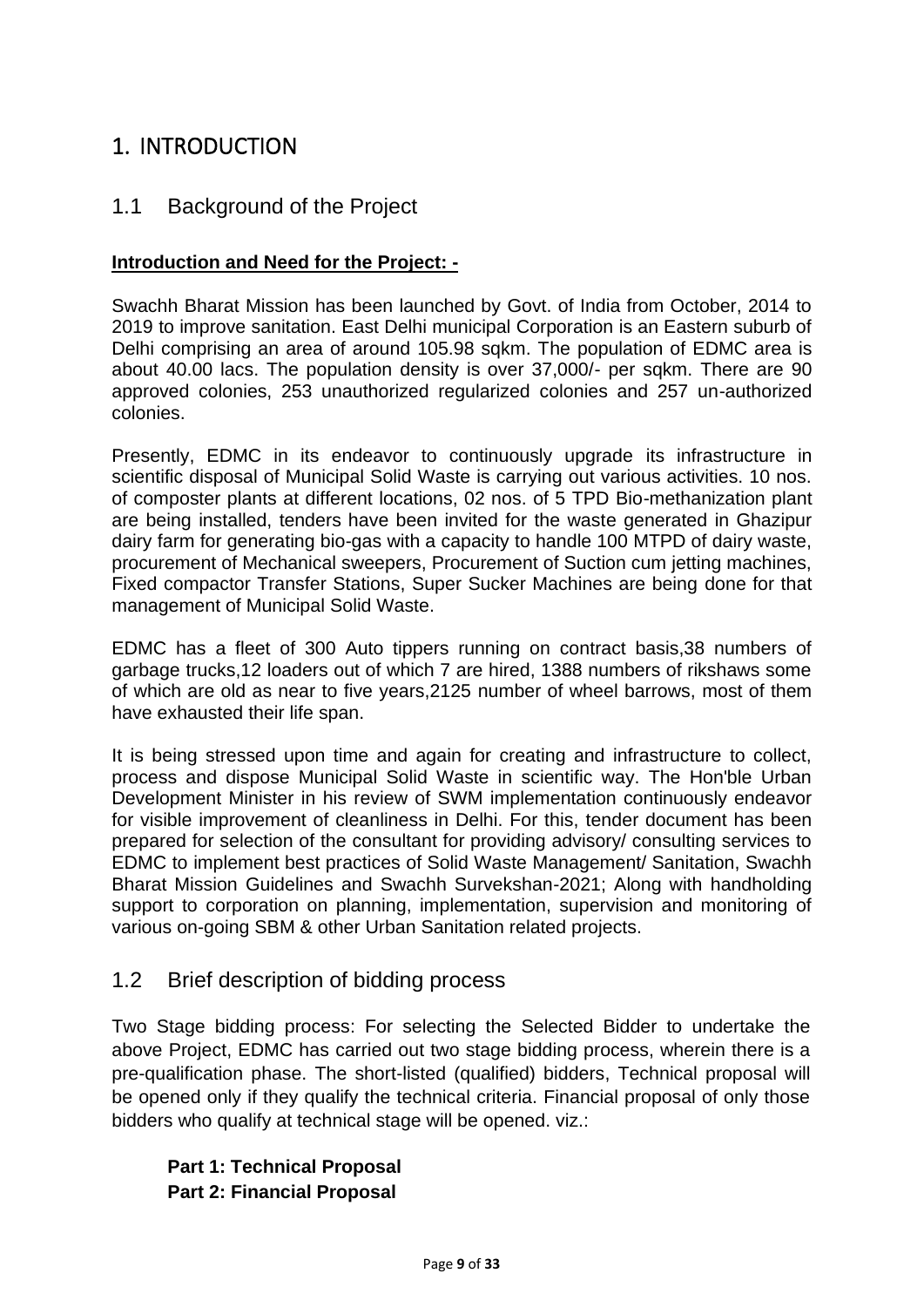The Bid Security should be submitted along with the Proposal and in the manner prescribed hereinafter**.**

All Bidders are required to submit their Proposal(s) (Technical Proposal and Financial Proposal) in accordance with the guidelines set forth in this RFP. In order to enable the Bidders to prepare Proposal in a consistent manner and to minimize misunderstandings regarding how Bidders' Proposals will be interpreted by EDMC the format in which Bidders will specify the fundamental aspects of their Proposals has been broadly outlined in this RFP, as under:

- a) The evaluation of the Proposals would be carried out based on Technical Parameters. The evaluation of the Technical Proposal shall be based on criteria mentioned in this RFP.
- b) EDMC will issue a Letter of Intent (LoI) to the Selected Bidder. In this RFP, the term "Selected Bidder" refers to the preferred Bidder selected by EDMC after evaluation of Technical and Financial Proposals.
- c) EDMC reserves the right not to follow up this RFP and terminate the entire selection process without any obligation or liability to any of the Bidders, of any kind whatsoever.
- d) A prospective Bidder having any comments on the RFP, may notify EDMC in writing. Bidders should send in their comments in writing latest by the Last Date for Receiving Queries as given in the Schedule of Bidding Process. However, it is not binding for EDMC to accept any such comments.
- e) The confirmation and cross checking of the information related to Project shall be sole responsibility of the Bidders and EDMC and/or any of its officers/representatives shall not be held responsible for the same in any manner whatsoever.
- f) Within fifteen (15) days from the issue of LOI, the Selected Bidder would be required to submit Performance Bank Guarantee of 5% of the contracted amount valid for 12 months.
- g) The Bank Guarantees shall remain valid and in custody of EDMC till the period specified in Agreement. The Selected Bidder shall also be required to sign the Agreement within fifteen (15) days from date of issue of LOI.

<span id="page-9-0"></span>1.3 Key date/ Schedule of Bid Process

The EDMC shall endeavor to adhere to the following schedule:

# **DATA SHEET**

| Sr.            | <b>Particular</b>            |       | <b>Details</b>                                                                                             |  |
|----------------|------------------------------|-------|------------------------------------------------------------------------------------------------------------|--|
|                | <b>Bid Document Fee</b>      |       | Demand Draft of Rs. 2000 (Two Thousand)                                                                    |  |
| 2              | Validity<br>οf               | Bid I | Not less than 90 (Ninety) days from the Bid due date                                                       |  |
|                | Document Fee                 |       |                                                                                                            |  |
| 3              | Earnest<br>Money             |       |                                                                                                            |  |
|                | Deposit                      |       | Demand Draft of Rs. 50,000/- (Rs. Fifty Thousand Only) in favor of Commissioner EDMC payable at New Delhi. |  |
| $\overline{4}$ | <b>Validity Bid Security</b> |       | Not less than 90 (Ninety) days from the Bid Due date                                                       |  |
|                |                              |       |                                                                                                            |  |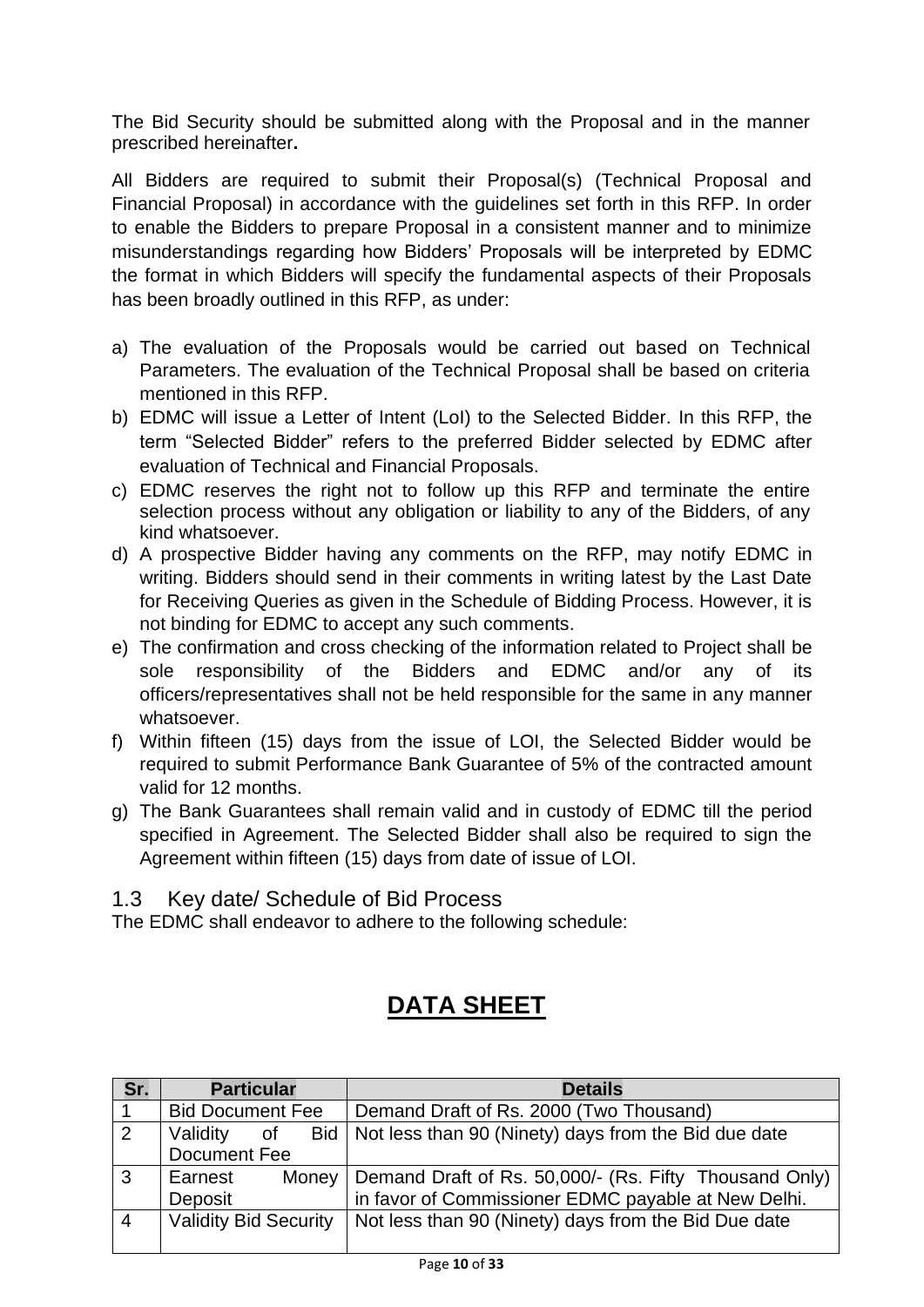| 5              | Performance<br>Guarantee<br>on<br>award of contract                    | Bank guarantee of 5% of the contract amount in favor of<br>Commissioner of EDMC payable at New Delhi. EMD will<br>be returned on submission of Performance Security. |                                                   |  |  |
|----------------|------------------------------------------------------------------------|----------------------------------------------------------------------------------------------------------------------------------------------------------------------|---------------------------------------------------|--|--|
| 6              | <b>Schedule of Bidding Process:</b>                                    |                                                                                                                                                                      |                                                   |  |  |
| Sr.            | <b>Event Description</b>                                               |                                                                                                                                                                      | <b>Estimate Date</b>                              |  |  |
| 1              | Sale of Bid/RFP document                                               |                                                                                                                                                                      | 28-07-2020                                        |  |  |
| $\overline{2}$ | Submission of queries                                                  | by<br>the                                                                                                                                                            | 04-08-2020                                        |  |  |
|                | perspective Bidders                                                    |                                                                                                                                                                      |                                                   |  |  |
| 3              | Pre-Bid meeting (Timing: 03:00                                         |                                                                                                                                                                      | 05-08-2020 at 03:00 PM                            |  |  |
|                | PM, Venue -Office of CE (HQ), 1st                                      |                                                                                                                                                                      |                                                   |  |  |
|                | ,419,Udyog<br>Floor                                                    | Sadan,                                                                                                                                                               |                                                   |  |  |
|                | Patparganj Indus. Area, Delhi.                                         |                                                                                                                                                                      |                                                   |  |  |
| 4              | <b>Bid Submission Due Date</b>                                         |                                                                                                                                                                      | 11-08-2020                                        |  |  |
|                | (Venue: Office of the EE (Central                                      |                                                                                                                                                                      |                                                   |  |  |
|                | store), B-2 Block, Nandnagri Delhi.<br><b>Opening of Technical Bid</b> |                                                                                                                                                                      | 11-08-2020                                        |  |  |
| 5              | (Venue: Office of the EE (Central                                      |                                                                                                                                                                      |                                                   |  |  |
|                | store), B-2 Block, Nandnagri Delhi                                     |                                                                                                                                                                      |                                                   |  |  |
| 6              | Opening<br>of                                                          | <b>Financial</b><br><b>Bid</b>                                                                                                                                       | Will be intimated after finalization<br><b>of</b> |  |  |
|                | technically of qualified bidders                                       |                                                                                                                                                                      | technical bid                                     |  |  |
| $\overline{7}$ | Download Bid Documents from                                            |                                                                                                                                                                      | http://www.mcdonline.gov.in<br>&                  |  |  |
|                |                                                                        |                                                                                                                                                                      | www.mcdetenders.com                               |  |  |
| 8              | Validity of the Bid                                                    |                                                                                                                                                                      | Not less than 90 (Ninety) days from the           |  |  |
|                |                                                                        |                                                                                                                                                                      | Bid due date                                      |  |  |
| 9              | Email<br>ID<br>for                                                     | Queries/additional                                                                                                                                                   | eecentralstore35@gmail.com                        |  |  |
|                | information                                                            |                                                                                                                                                                      |                                                   |  |  |
| 10             | <b>Address for Correspondence</b>                                      |                                                                                                                                                                      | Attention of                                      |  |  |
|                |                                                                        |                                                                                                                                                                      | Designation:<br>Executive<br>Engineer             |  |  |
|                |                                                                        |                                                                                                                                                                      | (Central Store)                                   |  |  |
|                |                                                                        |                                                                                                                                                                      |                                                   |  |  |
|                |                                                                        |                                                                                                                                                                      | Address: B-2, BLOCK, NEAR 212 BUS<br>TERMINAL,    |  |  |
|                |                                                                        |                                                                                                                                                                      | NAND NAGRI DELHI-110093                           |  |  |
|                |                                                                        |                                                                                                                                                                      |                                                   |  |  |
|                |                                                                        |                                                                                                                                                                      | Email: eecentralstore35@gmail.com                 |  |  |
|                |                                                                        | Phone No. 9717787916                                                                                                                                                 |                                                   |  |  |
|                |                                                                        |                                                                                                                                                                      |                                                   |  |  |

#### <span id="page-10-0"></span>1.4 Time Period

The period for the consultancy services shall be for 06 month from the Date of Signing of the Agreement which may be extended on similar rate and term for further period on agreed mutual terms by either party.

#### <span id="page-10-1"></span>1.5 Signing of Agreement

Agreement shall be signed within 15 days from the issuance of the LoA between the EDMC and the Consultant. The Agreement shall contain the detailed terms and conditions of the RFP. In case where the Selected Bidder requires additional time for signing of the Agreement, such request should be conveyed to the EDMC in writing with reasons for such request for extension of time. The EDMC shall grant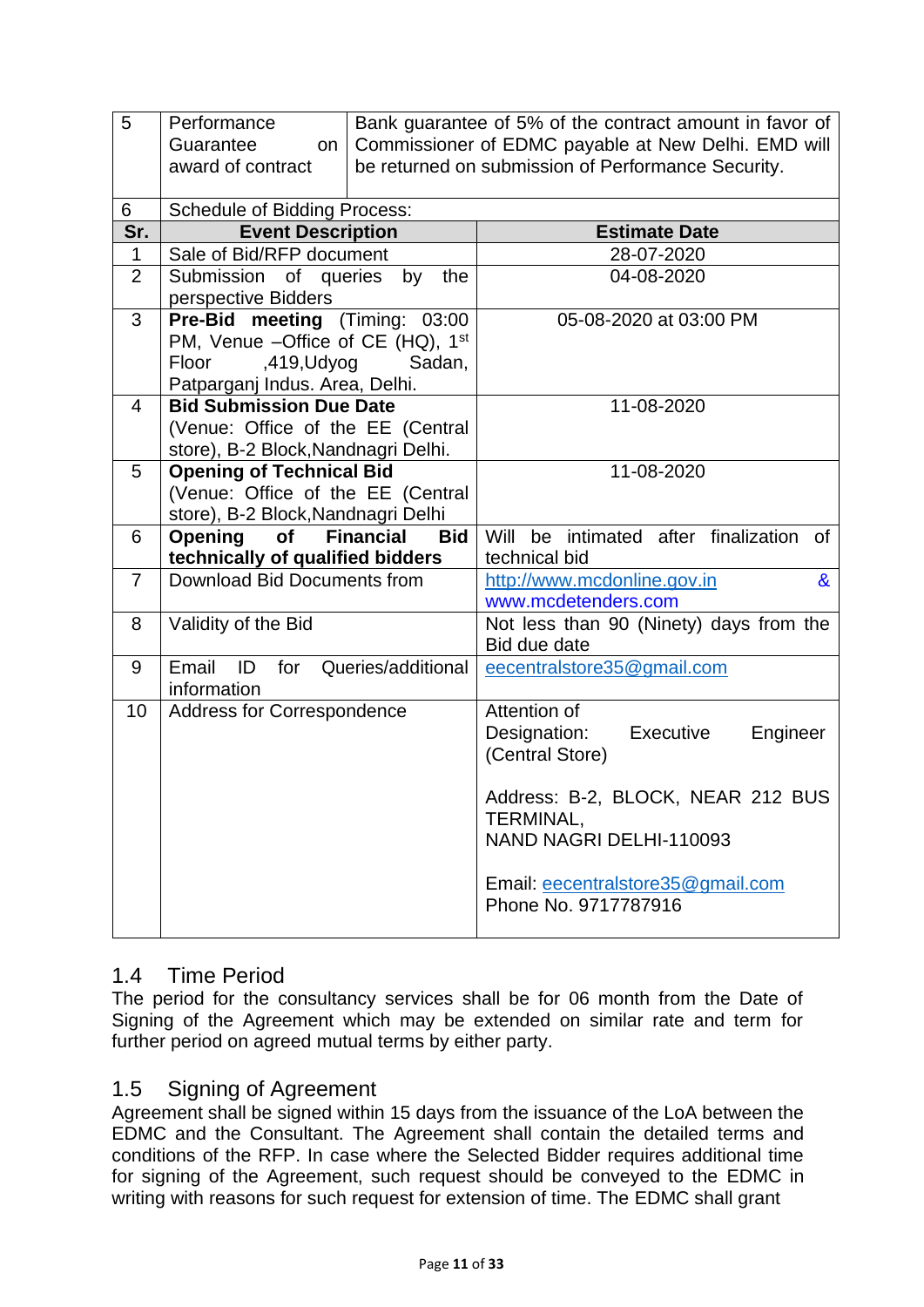extension of time for signing of the Agreement if the EDMC considers the request made by the Selected Bidder reasonable.

In case the Selected Bidder fails to perform its obligation with respect to signing of the Agreement with the EDMC within the time specified or any extension granted herein after the issuance of LOA, the LOA shall be cancelled, Bid Security/ Performance Security, as the case may be, shall be forfeited.

#### <span id="page-11-0"></span>1.6 SCOPE OF WORK

The EDMC intends to institutionalize a holistic, integrated, sustainable and environment friendly system in the city in line with the objective of "Swachh Bharat Mission". Keeping this in view, the consultant needs to inspect and study the existing practices of sanitation and provide all technical inputs/ advisory support to EDMC, be it relate to procurement docs preparation, MIS report preparation, filing management and other field support services, as required or necessary for meeting the objectives. The major scope of work shall include:

Implementation of technical and economically viable sanitation and waste management plan in compliance with the Environmental Act, 1986 along with following:

- a) To provide advisory services to EDMC in regard to Swachh Bharat Mission (SBM) Part-II and Swachh Survekshan – 2021, ODF+, ODF++ & achievement of garbage free city protocol/ star rating etc.
- b) Preparation of Short-term Goal Plan to achieve objective of Swachh Bharat Mission.
- c) To prepare action-time-bound plan for implementation of projects relate to Solid Waste Management, Sanitation and any other supporting activities that compliment Swachh Bharat Mission.
- d) To provide technical advisory services in monitoring, supervising and implementing SBM.
- e) To help EDMC to make procurements to support SBM and undertake various activities with support of EDMC to achieve the set objectives.
- f) To organize capacity building programs, workshops, seminars and cross-learning visits etc. for EDMC staffs.
- g) Preparation of various procurement documents relate to (as desired by EDMC):
	- Dumpsite Management & Remediation
	- Horticulture Waste Management
	- Construction & Demolition Debris Management & Disposal
	- Water bodies/ floating drains sustainable cleaning & management
	- Engagement of NGO for carrying out awareness activities about Waste Management and Swachh Bharat Mission
	- Mechanical Road Washing, Sweeping (Complete Wall to Wall)
	- Setting of multi-decentralized Bio-methanization facilities
	- Drain cleaning & faecal septic sludge management (FSSM)
	- Construction of required number of Public/ Community/ IHHLs (Toilets)
	- Swachhta Ranking Exercises/ Star City/ Garbage Free City
- h) Act as Project Management Consultant for Solid Waste Management in EDMC area.
- i) Preparation of plan so as to make East Delhi a Garbage free city.
- j) Prepare / Design a practicable and efficient Sanitation and Solid Management System for each of the Two zones of EDMC.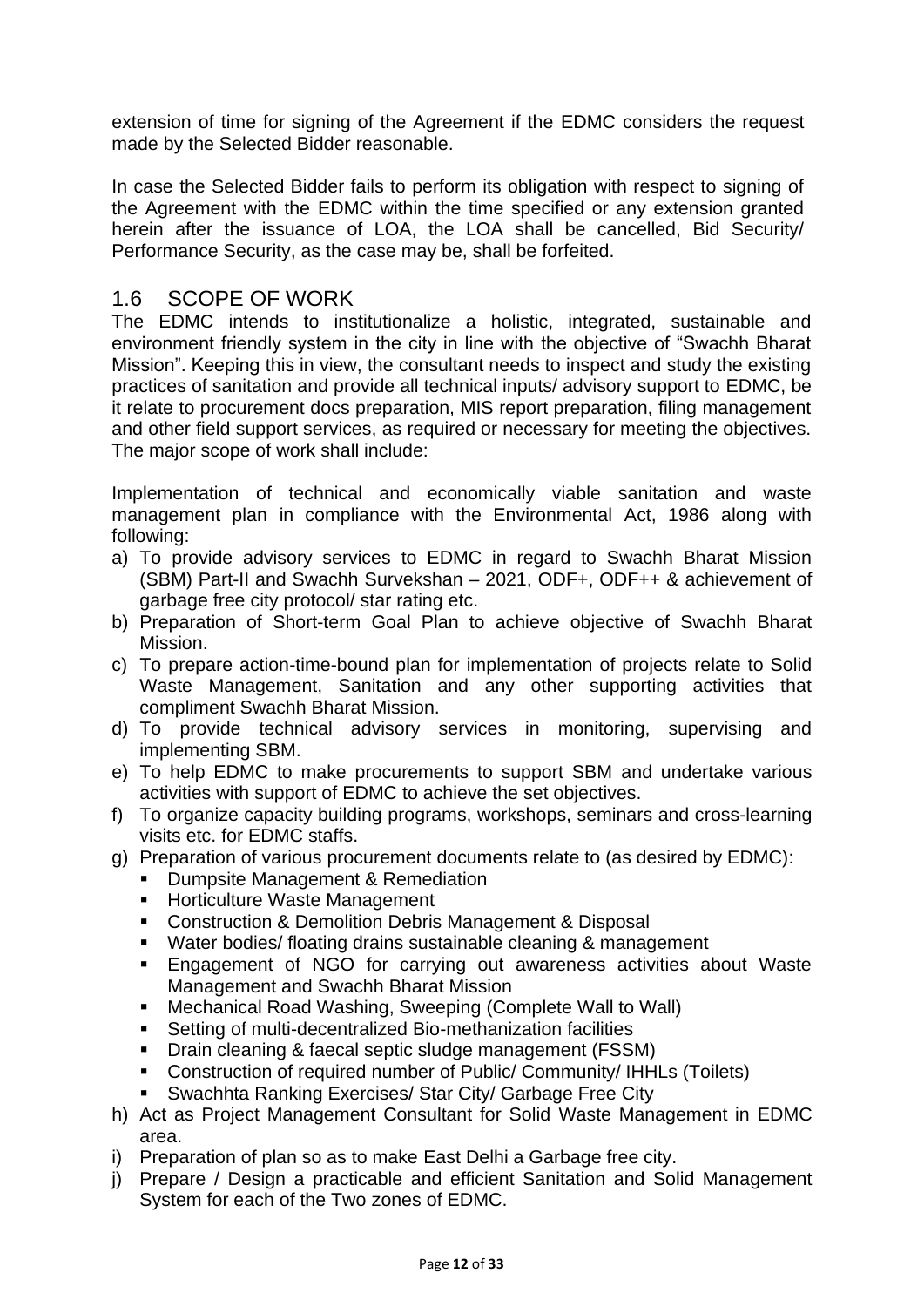- k) Based on the strategy for each of the Zone, Design the RFP for activities / services that are to be run departmentally, outsourced or run through PPP system.
- l) Assist corporation in selection of appropriate technologies for management of municipal solid waste.
- m) To act as bid manager for call of RFP for appointment of Agency for waste management in different zones.
- n) Proposals prepared by consultant shall have to be approved from the department and consultant there after shall prepare tender documents in respect of each component of the project and assist the department to finalize the contractors.
- o) Assist EDMC in the process of Tenders and selection of appropriate Concessioner / Private partner.
- p) Design systems to ensure true & correct observations of the monitoring parameters during the execution of the Agreements and departmental system. Strategize areas where Independent Third-Party Consultant (TPC) can be engaged.
- q) Design policies for public grievances and complaint redressal.
- r) Suggest best practice to address the gaps in present solid waste management system.
- s) Monitoring Work Progress about the compliance of agreements and scope of work by the concessioners as per the agreed Time Schedule.
- t) Suggest modern methods to improve solid waste management practice in the city

#### <span id="page-12-0"></span>1.7 Manpower Required

To perform the above scope of work the selected bidder should provide at least following manpower:

| <b>Total Contract Period (Min)</b> |                                                       |     | 06 Months           |  |
|------------------------------------|-------------------------------------------------------|-----|---------------------|--|
| Sr.                                | <b>Particular</b>                                     |     | <b>Requirements</b> |  |
| a)                                 | Men                                                   | Qty | Min. Days           |  |
| b)                                 | Team Leader (Min. 5years of Exp.)                     |     | 150                 |  |
| $\mathsf{C}$                       | Experts (Subject Matter Expert) (Min. 10years of Exp) |     | 150                 |  |
| d)                                 | Support Staffs (MIS/IT) (Min. 3years of Exp.)         | ົ   | 150                 |  |

## <span id="page-12-1"></span>2. INSTRUCTIONS TO THE BIDDERS

#### <span id="page-12-2"></span>2.1 General

- <span id="page-12-3"></span>2.1.1 General terms of Bidding
- a. Bidder shall carefully study the RFP document and fully acquaint himself of all the terms and conditions. If the Bidder finds discrepancies or omissions in the documents or has any doubt, he may seek clarification by submission of his observations at least five days prior to the date of submission of tender.
- b. The Bidder is advised to carefully study the City specific information i.e. growth of City, climatic conditions, geographical terrains and other limitations.
- c. Bidder is expected to study carefully the RFP. Failure to furnish any information as required in the tender document or submission of incomplete Bid may result in rejection of the bid
- d. At any time prior to the deadline for submission of Bids, the EDMC may, for any reason, whether at his own initiative or in response to clarification requested by prospective bidder modify the RFP.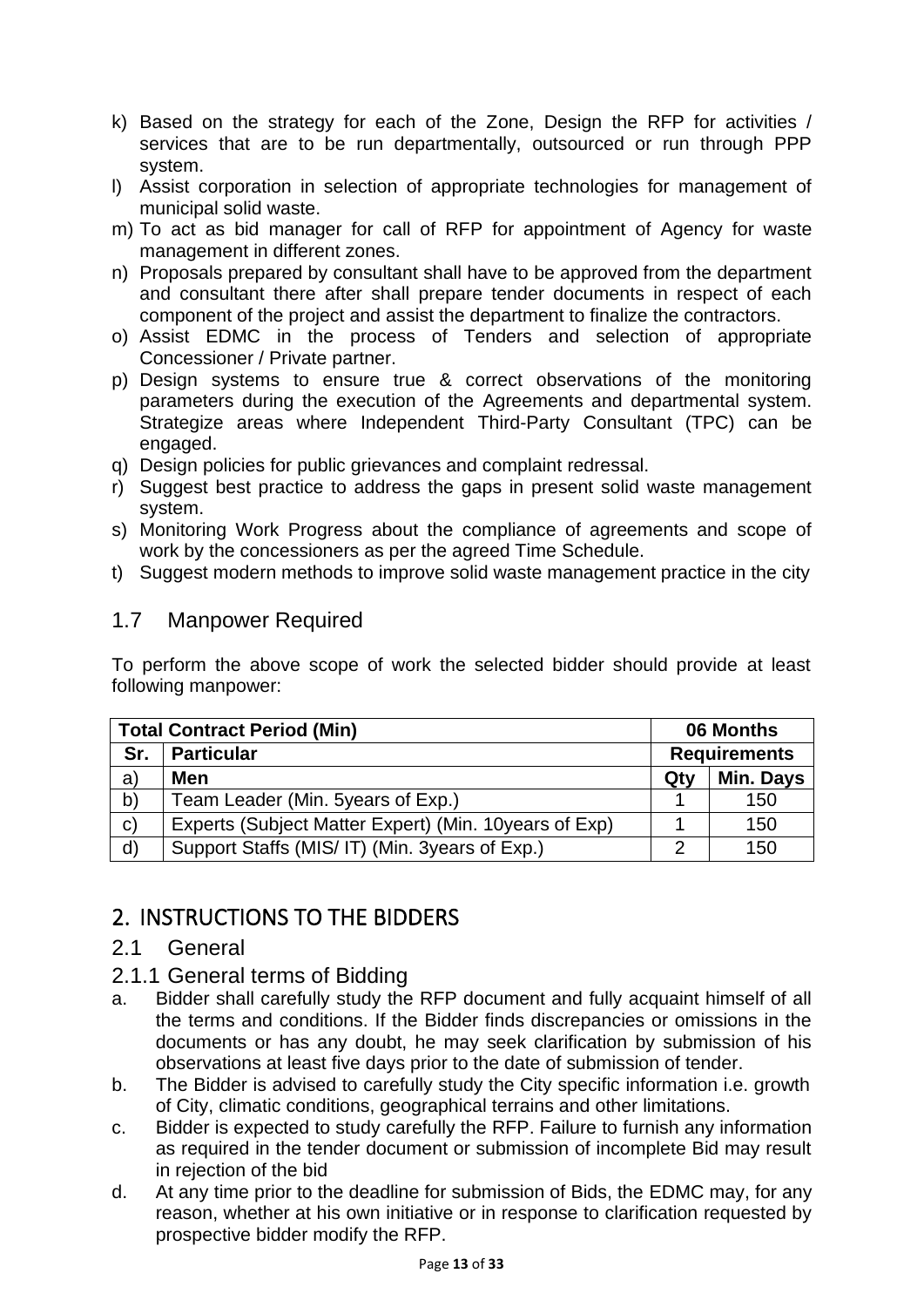- e. In order to give prospective bidders' reasonable time for preparing their Bids after the issue of addenda if any, the EDMC may at his discretion extend the deadline for the submission of Bids.
- f. The Bid shall be submitted in English language only and all the correspondence and documents relating to the Bid shall be written in English language. Supporting documents and printed literature may be furnished by the Bidder with his Bid in another language provided an appropriate translation of the same into English language kept with the Bid document. The failure to comply with this condition may cause rejection of the Bid. For the purpose of interpretation of the bid, the text in the English language shall prevail.
- g. No conditional Bid shall be accepted.
- h. All payments to the Agency shall be made only in Indian Rupees (Rs.).
- i. In exceptional circumstances, prior to expiry of the original Bid validity period, the EDMC may request the Bidders for extension in the period of Bid validity. The request and the response thereto shall be made in writing. The Bidders agreeing to the request will not be permitted to modify their Bids. The provision regarding discharge and forfeiture of Bid Security shall remain valid during the extended period of Bid validity.
- j. If the Bid is to be submitted by a Public or Private Ltd company or Trust, Society or Partnership Firms or any other entity, it shall be signed by a duly authorized person holding the authorization letter/Power of Attorney for signing the Bid. A certified copy of the Power of Attorney/Authorization letter shall accompany the Bid.
- k. All witnesses and sureties shall be persons of status and probity and their full names, occupations and addresses shall be stated below their signatures.
- l. To facilitate the evaluation on Bid, the EDMC may ask Bidders individually for clarification of their Bids including breakdown of unit rates/prices. The request for clarification and the response to the same shall be in writing. No change in the Bid prices or their sub component shall be sought, offered or permitted.
- m. EDMC reserves the right to reject any or all of the Bids, without assigning any reason whatsoever and their decision shall be final and binding. No Bidder shall stake any claim arising out of such rejection.
- n. Bids determined to be substantially responsive will be checked for any arithmetical errors in computation and submission. Error will be corrected by the authorized representative of the EDMC. Where there is a discrepancy between amount in figures and in words, the latter shall be taken into consideration.
- o. The Bid document shall be neatly typed and shall be signed by the Bidder or a person or persons duly authorized to sign on behalf of the Bidder. He shall sign all pages of the tender document and initial all corrections made therein.
- p. Incomplete Bids or Bids not fulfilling any of the conditions specified above are liable to be rejected without assigning any reason whatsoever.
- q. Bidder is advised to read carefully all chapters and give complete information regarding his proposals. All relevant information, so as to make the proposal understandable shall be given. If in the opinion of the EDMC, the proposal is grossly incomplete, this will form sufficient reason for complete rejection of the Bid on technical grounds.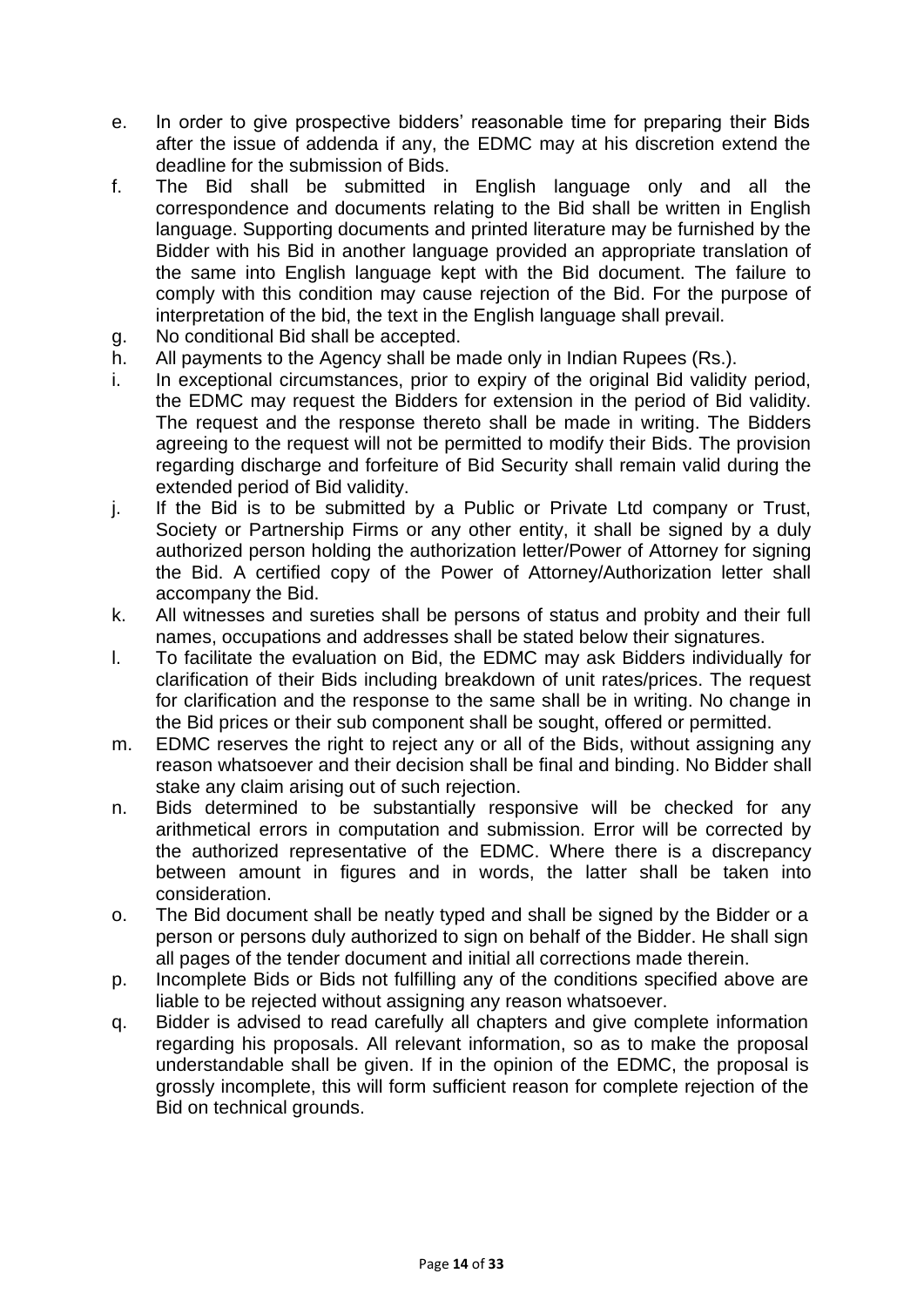#### <span id="page-14-0"></span>2.1.2 Composition of Consortium

Since EDMC require specialized services, Consortium or JV is not allowed.

#### <span id="page-14-1"></span>2.1.3 Cost of the Bidding

The Bidders shall be responsible for all of the costs associated with the preparation of their Bids and their participation in the Bidding Process. The EDMC will not be responsible or in any way liable for such costs, regardless of the conduct or outcome of the Bidding Process.

#### <span id="page-14-2"></span>2.1.4 Conflict of Interest Clause

A Bidder shall not have a conflict of interest that affects the Bidding Process. Any Bidder found to have a Conflict of Interest shall be disqualified. A Bidder shall be deemed to have a Conflict of Interest affecting the Bidding Process, if:

- (i) The Bidder, its Member or Associate (or any constituent thereof) and any other Bidder, its Member or any Associate thereof (or any constituent thereof) have common controlling shareholders or other ownership interest with another Bidder; provided that this disqualification shall not apply in cases where the direct or indirect shareholding of an Bidder, its Member or an Associate thereof (or any shareholder thereof having a shareholding of more than 26% (twenty six per cent) of the paid up and subscribed share capital of such Bidder, Member or Associate, as the case may be) in the other Bidder is less than 26% (twenty six per cent) of the subscribed and paid up equity share capital thereof; provided further that this disqualification shall not apply to any ownership by a bank, insurance company, pension fund, non-banking financial institution licensed by the Reserve Bank of India, or a public financial institution referred to in section 4 A of the Companies Act, 1956. Indirect shareholding held through one or more intermediate persons shall be computed as follows: (aa) where any intermediary is controlled by a person through management control or otherwise, the entire shareholding held by such controlled intermediary in any other person (the "Subject Person") shall be taken into account for computing the shareholding of such controlling person in the Subject Person; and (bb) subject always to sub-clause (aa) above, where a person does not exercise control over an intermediary, which has shareholding in the Subject Person, the computation of indirect shareholding of such person in the Subject Person shall be undertaken on a proportionate basis; provided, however, that no such shareholding shall be reckoned under this sub-clause (bb) if the shareholding of such person in the intermediary is less than 51% (fifty one per cent) of the subscribed and paid up equity shareholding of such intermediary; or
- (ii) A constituent of such Bidder is also a constituent of another Bidder; or
- (iii) Such Bidder, or any Associate thereof receives or has received any direct or indirect subsidy, grant, concessional loan or subordinated debt from any other Bidder, or any Associate thereof or has provided any such subsidy, grant, concessional loan or subordinated debt to any other Bidder, its Member or any Associate thereof; or
- (iv) Such Bidder has the same legal representative for purposes of this Application as any other Bidder; or
- (v) Such Bidder, or any Associate thereof has a relationship with another Bidder, or any Associate thereof, directly or through common third party/ parties, that puts either or both of them in a position to have access to each other's information about, or to influence the Application of either or each other;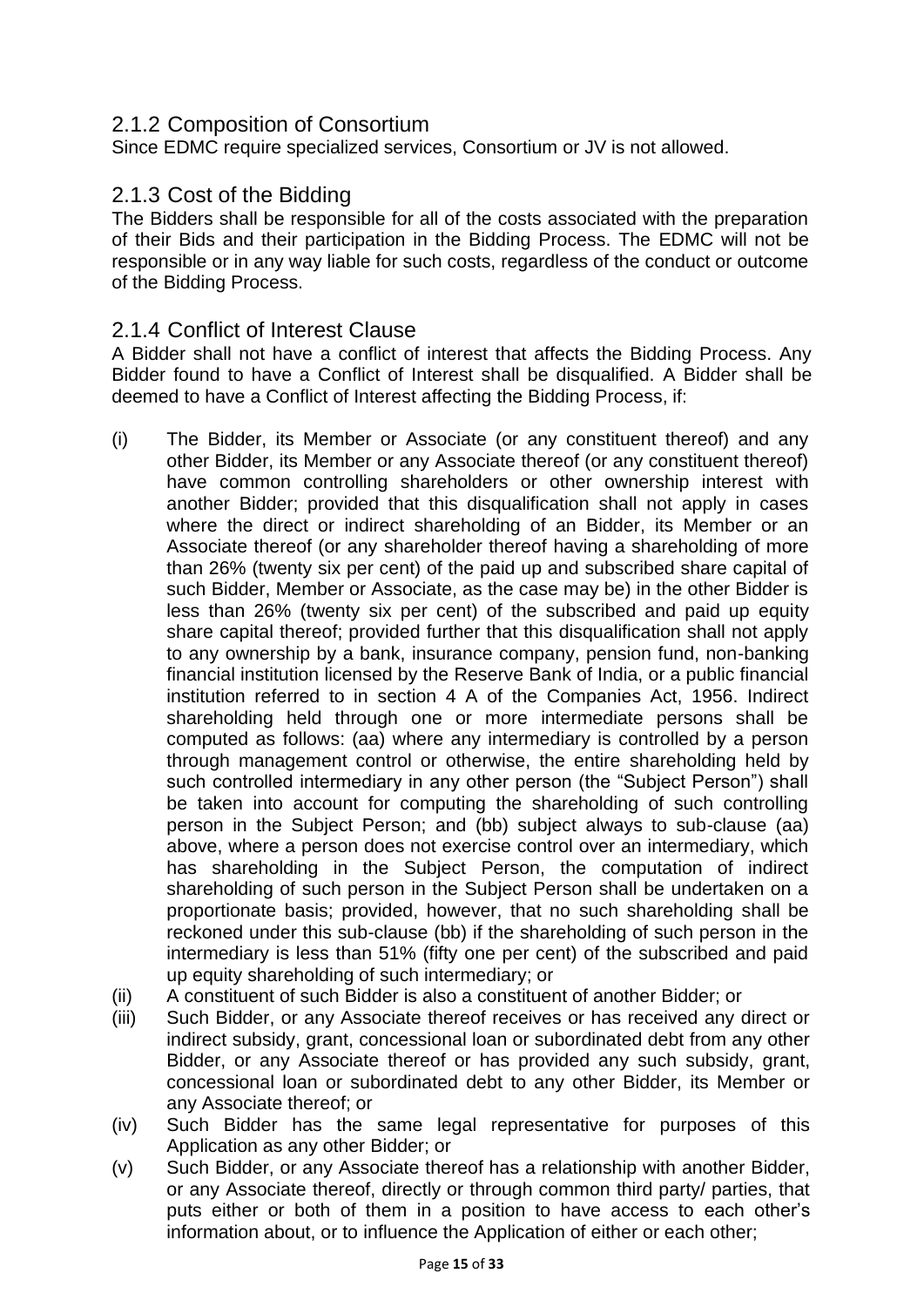(vi) Such Bidder, has participated as a consultant to the EDMC in the preparation of any documents, design or technical specifications of the Project.

#### <span id="page-15-0"></span>2.1.5 Assumption on submission of the Bid

It would be deemed that by submitting the Bid, Bidder has:

- i. Made a complete and careful examination/ study of RFP document,
- ii. Satisfied himself about all matters, things and information in relation to this RFP necessary and required for submitting an informed Bid, execution of the Project in accordance with the Bidding Documents and performance of all of its obligations there under;
- iii. Acknowledged and accepted the risk of inadequacy, error or mistake in the information provided in the RFP Documents or furnished by or on behalf of the EDMC in relation to the RFP;
- iv. Acknowledged and agreed that inadequacy, lack of completeness or incorrectness of information provided in the Bidding Documents or ignorance of any of the matters referred to in this RFP herein above shall not be a basis for any claim for compensation, damages, extension of time for performance of its obligations, loss of profits etc. from the EDMC or a ground for Termination of the Agreement; and
- v. Agreed to be bound by the undertakings given by him under and in terms hereof.
- vi. Acknowledged that and agreed that EDMC or relating to RFP, the Bidding Documents or the Bidding Process, including any error or mistake therein or in any information or data given by the EDMC.

### <span id="page-15-1"></span>2.1.6 Verification and Disqualification

EDMC reserves the right to verify all statements, information and documents submitted by the Bidder in response to the RFP or the Bidding Documents and the Bidder shall, when so required by EDMC, make available all such information, evidence and documents as may be necessary for such verification. Any such verification or lack of such verification, by the EDMC shall not relieve the Bidder of its obligations or liabilities hereunder nor will it affect any rights of the EDMC there under.

The EDMC reserves the right to reject any Bid and appropriate the Bid Security if:

- a. At any time, a material misrepresentation is made by a Bidder or uncovered by the EDMC or
- b. The Bidder does not provide, within the time specified by the EDMC, the supplemental information sought by the EDMC for evaluation of the Bid. Such misrepresentation/ improper response shall lead to the disqualification of the Bidder.
- c. In case it is found during the evaluation or at any time before signing of the Agreement or after its execution and during the period of subsistence thereof, including the Concession thereby granted by the EDMC, that one or more of the pre-qualification conditions have not been met by the Bidder, or the Bidder has made material misrepresentation or has given any materially incorrect or false information, the Bidder shall be disqualified forthwith. In such an event, the EDMC shall be entitled to forfeit and appropriate the Bid Security or Performance Security, as the case may be, as Damages, without prejudice to any other right or remedy that may be available to the EDMC under the Bidding Documents and/or the Agreement, or otherwise.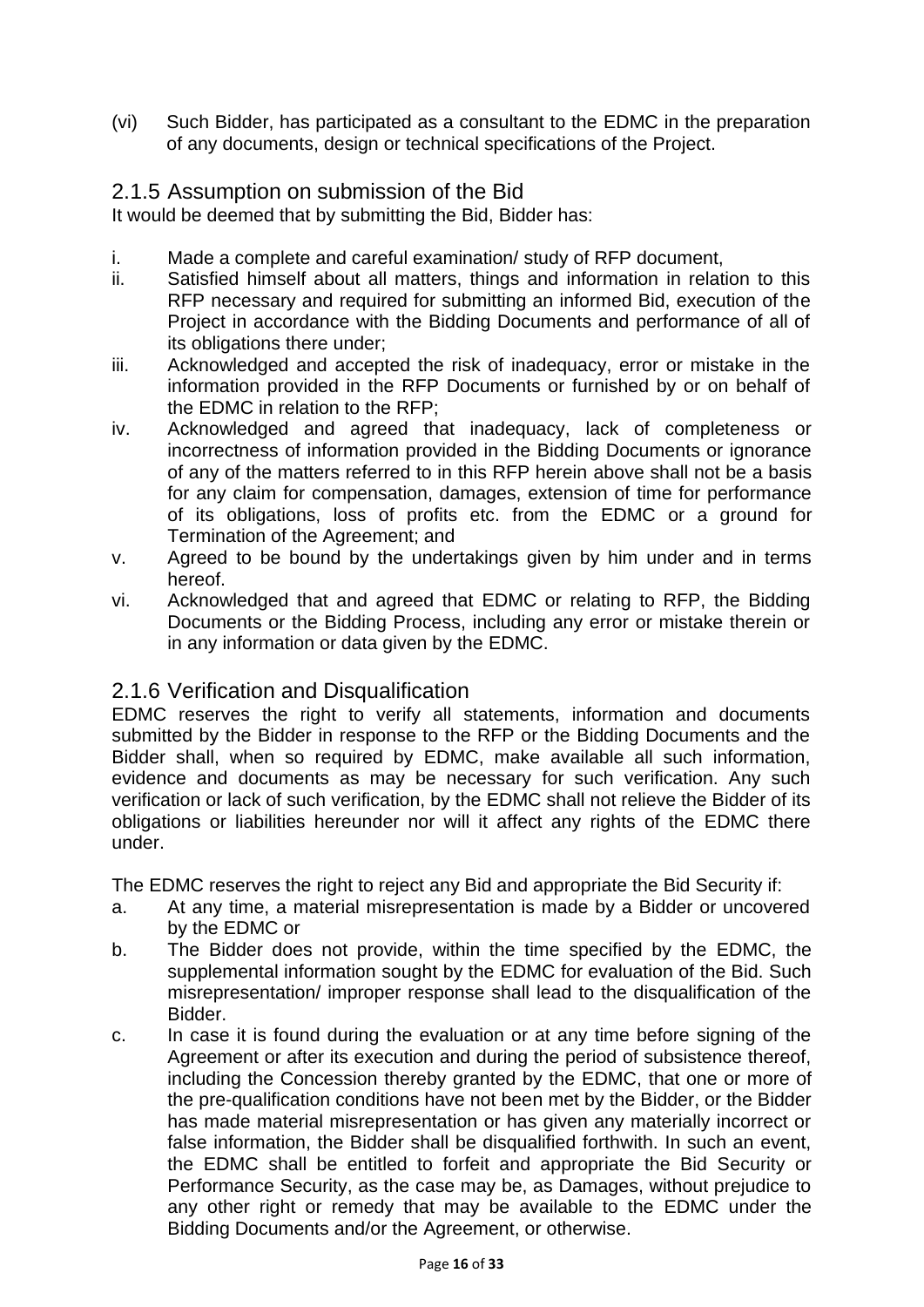### <span id="page-16-0"></span>2.1.7 Format and Signing of Bid

- a. The Bidder shall provide all the information in the format given in this RFP. EDMC would evaluate only those Bids that are received in required formats on time and, complete in all respects. Incomplete / Conditional Bids shall be liable to rejection.
- b. The bidder shall prepare and submit 1 (one) original set of the Bid (together with the documents required to be submitted pursuant to this RFP).
- c. Any non-adherence of these instructions shall make the Bid liable to rejection. No correction, erasures or overwriting shall be permissible in the Financial Bid.

#### <span id="page-16-1"></span>2.1.8 Late bids

Bids received by EDMC after the specified time on the Bid Due Date shall not be eligible for consideration and shall be summarily rejected.

#### <span id="page-16-2"></span>2.1.9 Contents of Bid

The Bid shall be submitted as under:

#### **Envelope A – Technical Proposal**

The Technical Proposal shall comprise of the following:

- i. Letter of Bid submission duly signed by the authorized representative of the Bidder (Annexure-I)
- ii. Demand draft given towards Bid Document & processing fee of Rs. 2,000/-
- iii. Bid Security (EMD) of Rs.50,000/- (Rupees Fifty Thousand only.) Bid Security should be placed with Technical Proposal in the same envelope.
- iv. Creditable works done by the company for local bodies for Municipal Solid Waste management.
- v. Bidder Details as per the format specified in Annexure
- vi. Technical Capacity details as per the formats specified in Annexure
- vii. Anti-Collusion Certificate

All these documents shall be bound together & numbered serially (Loose documents/ papers will not be entertained). Any Bid not containing any of the above documents shall be liable to be rejected.

#### **Envelope B – Financial Bid**

The Financial Bid shall be submitted as per the given RFP.

If the Bid Documents are not sealed and marked as instructed above, the EDMC assumes no responsibility for the misplacement or premature opening of the contents of the Bid submitted. Bids submitted by fax, telex, telegram or e-mail shall not be entertained and shall be rejected.

#### <span id="page-16-3"></span>2.1.10 Modification/Substitution/Withdrawal of Bids

- a. The Bidder may, with prior approval of EDMC but before the Bid Due Date, modify, substitute or withdraw its Bids after submission, provided that written notice of the modification, substitution or withdrawal is received by EDMC, 24 hours before the Bid Due Date and time. No Bid shall be modified or substituted or withdrawn by the Bidder after the Bid Due Date.
- b. The modification, substitution or withdrawal notice shall be prepared, sealed, marked, and delivered to EDMC in accordance with the requirements of this RFP,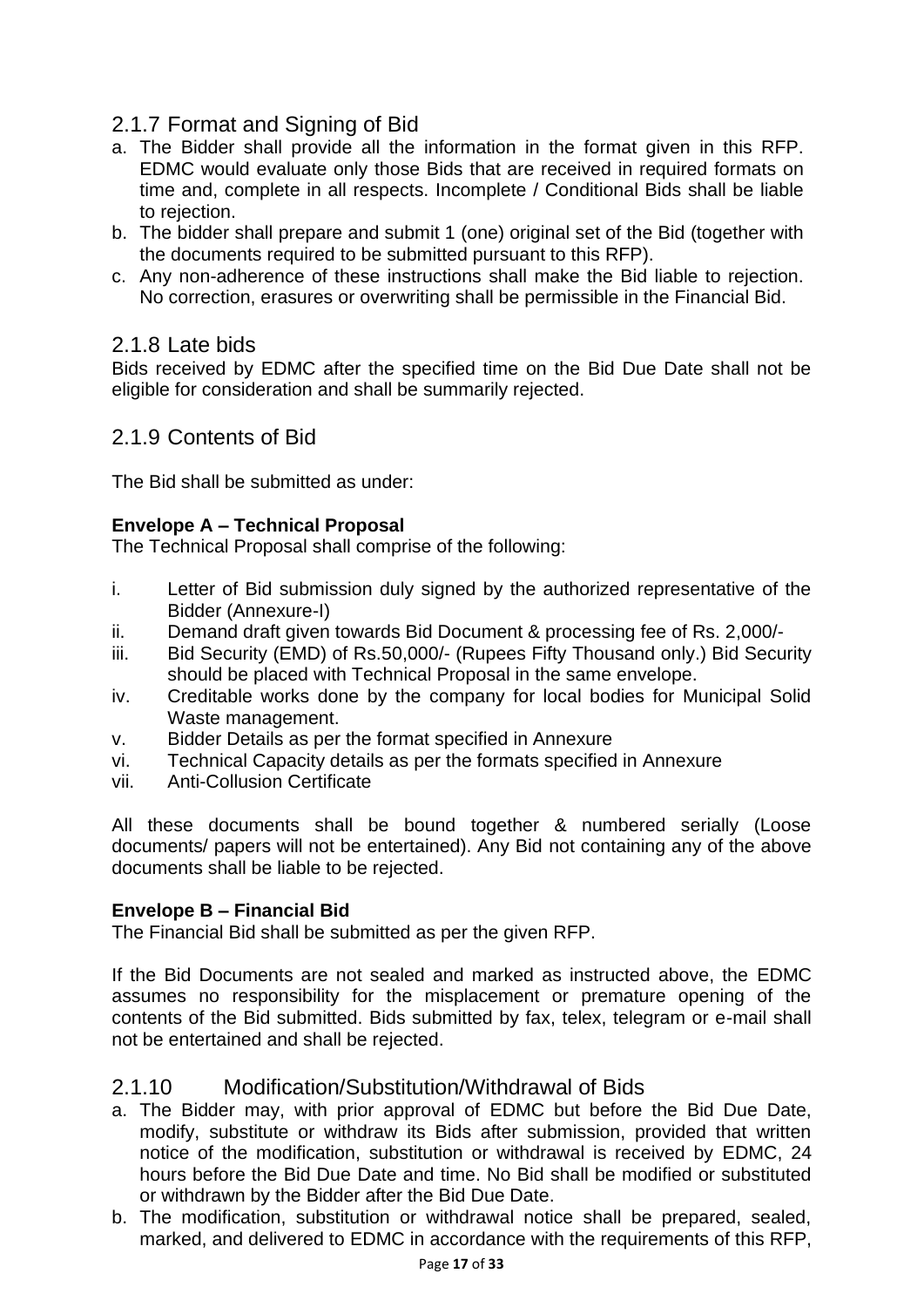with the envelopes being additionally marked "MODIFICATION", "SUBSTITUTION" or "WITHDRAWAL", as appropriate.

- c. Any alteration/ modification in the Bid or additional information supplied subsequent to the Bid Due Date, unless the same has been expressly sought for by the EDMC, shall be rejected.
- d. Any correspondence after the Bid Due Date conveying any modifications of Bid or stipulating any conditions for acceptance of the Bids by Bidder shall be summarily rejected. In such a case, the Bidders original Bid will be considered ignoring any such correspondence or modification.

#### <span id="page-17-0"></span>2.1.11 Rejection of Bids

- a. Notwithstanding anything contained in this RFP, the EDMC reserves the right to accept or reject any Proposal and to annul the Bidding Process and reject all Proposals, at any time without any liability or any obligation for such acceptance, rejection or annulment, without assigning any reasons whatsoever.
- b. The EDMC reserves the right to reject any Proposal if:
- (i) At any time, a material misrepresentation is made or uncovered, or
- (ii) Such misrepresentation/improper response would lead to the disqualification of the Bidder.
- (iii) The Bidder does not respond promptly and thoroughly to requests for supplemental information required for the evaluation of the Proposal.

#### <span id="page-17-1"></span>2.1.12 Validity of Bids

- a. The Bid submitted by a Bidder shall be valid for minimum period of 90 (Ninety) days from the Bid Due Date. No conditional validity in whatsoever form shall be accepted by the EDMC.
- b. No Bidder shall submit more than one Bid for the Project.

#### <span id="page-17-2"></span>2.1.13 Confidentiality

Information relating to the examination, clarification, evaluation and recommendation for the Bidders shall not be disclosed to any person who is not officially concerned with the process or is not a retained professional advisor advising the EDMC in relation to or matters arising out of, or concerning the Bidding Process. The EDMC will treat all information, submitted as part of the Bid, in confidence and will require all those who have access to such material to treat the same in confidence. The EDMC may not divulge any such information unless it is directed to do so by any statutory entity that has the power under law to require its disclosure or is to enforce or assert any right or privilege of the statutory entity and/ or the EDMC or as may be required by law or in connection with any legal process.

### <span id="page-17-3"></span>3. EVALUATION OF BIDS

The Technical Bid submitted by the Bidder shall form the base for evaluation of the capability of the firm.

#### <span id="page-17-4"></span>3.1 Bid Evaluation Criteria

<span id="page-17-5"></span>3.1.1 Technical Criteria:

The Corporation has adopted a single stage (QCBS) selection process (collectively the "Selection Process") in evaluating the Bid s comprising qualification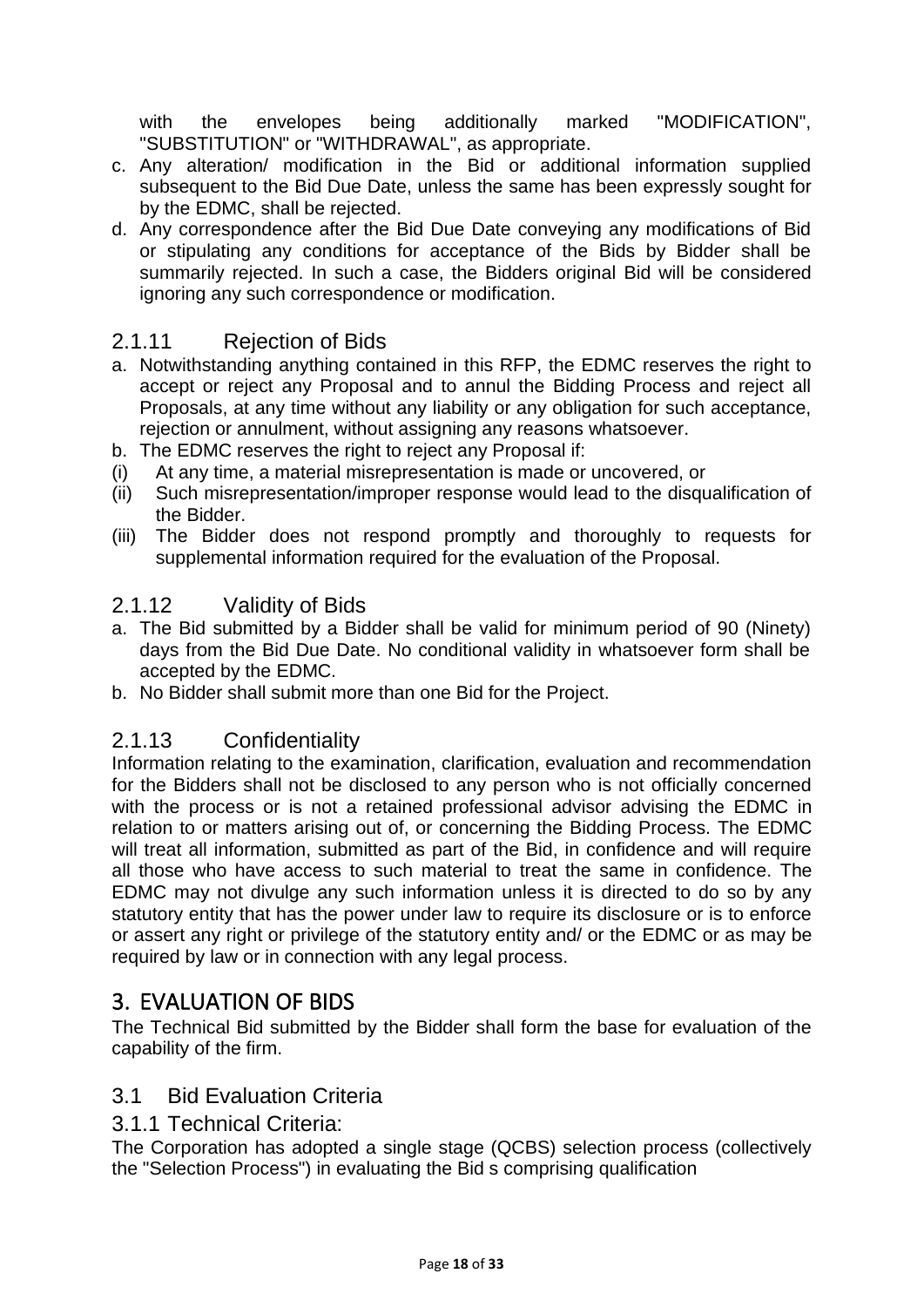In the first step, the Bidders shall be evaluated for their compliance with the qualification requirements as specified. Based on the evaluation of Qualification Documents, qualified Bidders shall be short-listed for further evaluation.

In the second step, evaluation of technical Bid shall be carried out. Bidders securing 60% of the Total marks shall be deemed to have qualified for further evaluation.

In the Third Step, the Financial Bid of the qualified bidders shall be opened and shall be evaluated on as per QCBS (Quality and Cost Based Selection) method. The formula shall be 60:40. The 60% score shall be of Technical and 40% shall be Financial. The highest score ranked bidder shall be Preferred or Selected Bidder.

<span id="page-18-0"></span>3.1.2 Financial Criteria:

To allow comparison on a common basis, each Financial Bid will be carefully scrutinized and Quoted Total Price (QTP) will be determined. The Financial Bid with the lowest QTP will receive the maximum score of 100 marks. The score for each other Financial Bid will be inversely proportional to its QTP and will be computed as follows:

 $Sf = 100 \times Fm / F$  where: Sf is the financial score of the Financial Bid being evaluated; Fm is the QTP of the lowest priced Financial Bid; F is the QTP of the Lowest Financial Bid under consideration.

Following completion of the evaluation of Technical and Financial Bids, the final ranking of the Bids will be determined. This will be done by applying a weight of 0.60 (60%) and 0.40 (40%) respectively to the technical and financial score of each evaluated qualifying Technical and Financial Bid and then computing the relevant combined total score for each Consultant.

**The Bids shall be ranked as per their total score arrived as per the above quoted method. The bidder scoring highest total marks based on the cumulative technical and financial evaluation shall be the selected as consultant.**

#### <span id="page-18-1"></span>3.1.3 Evaluation Marking Criteria:

| Sr.            | <b>Particulars</b>                                                                                                                                                                                                                                                           | Max.<br><b>Marks</b> |
|----------------|------------------------------------------------------------------------------------------------------------------------------------------------------------------------------------------------------------------------------------------------------------------------------|----------------------|
| 1 <sub>1</sub> | Company listed under SBM, MoHUA, New Delhi (Waste to Wealth,<br>ready reckoner, 2017 in at least 5 category)<br>Min. 5 Cat. (10marks)<br>6 Cat. (15 marks)<br>Above 7 Cat. (20marks)<br>(To attach an affidavit listing the categories under which the<br>company is listed) | 20                   |
| 2.             | Having an accumulative turnover of over Rs.1.0 Crore in last 3<br>fiscal year i.e. (FY: 2017-18; 18-19; 19-20)<br>Min. Rs.1.0Crore to Rs.1.50Crore (5marks)<br>Between Rs.1.50Crore to 2.00Crore (10marks)<br>Above Rs.2.00Crore (15marks)                                   | 15                   |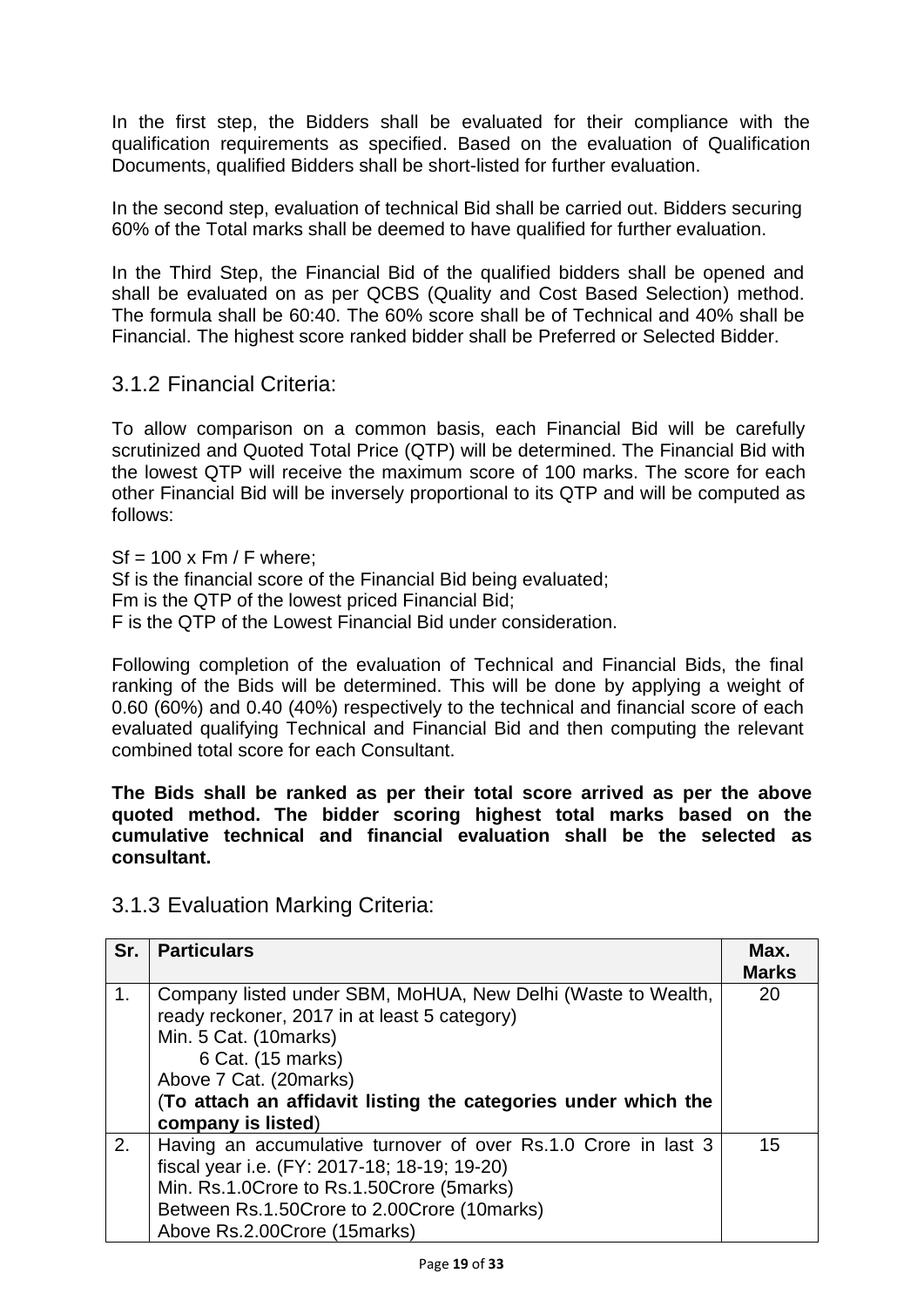| (To attach audited Annual Turnover Certificate, issued by<br><b>Chartered Accountant)</b>                                                                                                                                                                                                                                                                                                                                                                      |     |
|----------------------------------------------------------------------------------------------------------------------------------------------------------------------------------------------------------------------------------------------------------------------------------------------------------------------------------------------------------------------------------------------------------------------------------------------------------------|-----|
| Proposed Team Leader's Work Experience engaged directly with<br>3.<br>ULBs/ Ministry, either under PMU/ PMC/ PIU or as consultant/<br>Expert on contract.<br>Min. 5years: (10marks)<br>Every additional 5 years experience will add (5 marks) more to a<br>maximum 25marks (20years experience)<br>(To attach self-attested/certified resume of the key technical<br>experts/ staffs, highlighting the work experience, serving with<br><b>ULBs/ Ministry)</b> | 20  |
| Experience of company in handling multiple projects in last 3years:<br>4.<br>a) Consultancy in SBM/ Sanitation/ Waste Management (10marks)<br>b) Experience in Waste Management & Operation (10marks)<br>c) Experience in Waste Management Technology Sales &<br>Services (10marks)<br>d) All above (30 marks)<br>(To attach work orders/ certificate of project execution-self<br>certified)                                                                  | 30  |
| 5.<br>Company empaneled with any ULB/ Authority (Govt) for providing<br>waste management services;<br>a) With one ULB/ Authority (5marks)<br>b) More than one ULB/ Authority (10marks)<br>(Bidder to attach the empanelment certificate issued by the<br><b>Government authority)</b>                                                                                                                                                                          | 10  |
| Experience of handling any single consulting assignment either<br>6.<br>directly or as sub-contracted assignment, worth over Rs.5.0Lac/<br>month.<br>(To attach self-attested/ certified copy of the work order<br>issued by the principle client/ employer)                                                                                                                                                                                                   | 5   |
| <b>Total Marks</b>                                                                                                                                                                                                                                                                                                                                                                                                                                             | 100 |

### <span id="page-19-0"></span>3.2 Tests of Responsiveness

Prior to evaluation of Bids, the EDMC shall determine whether each Bid is responsive to the requirements of this RFP. A Bid shall be considered responsive only if:

- 1. It is received as per the format mentioned in the RFP
- 2. It is received by the Bid Due Date
- 3. It is signed, sealed, bound together in hard cover and marked as prescribed.
- 4. It is accompanied by the Bid Security as specified in the RFP.
- 5. It is accompanied by the Power(s) of Attorney
- 6. it contains all the information (complete in all respects) as requested in this RFP and/or Bidding Documents (in formats same as those specified);
- 7. The Proposal adheres to and mentions the Proposal Validity Period It does not contain any condition or qualification; and
- 8. It is not non-responsive in terms hereof.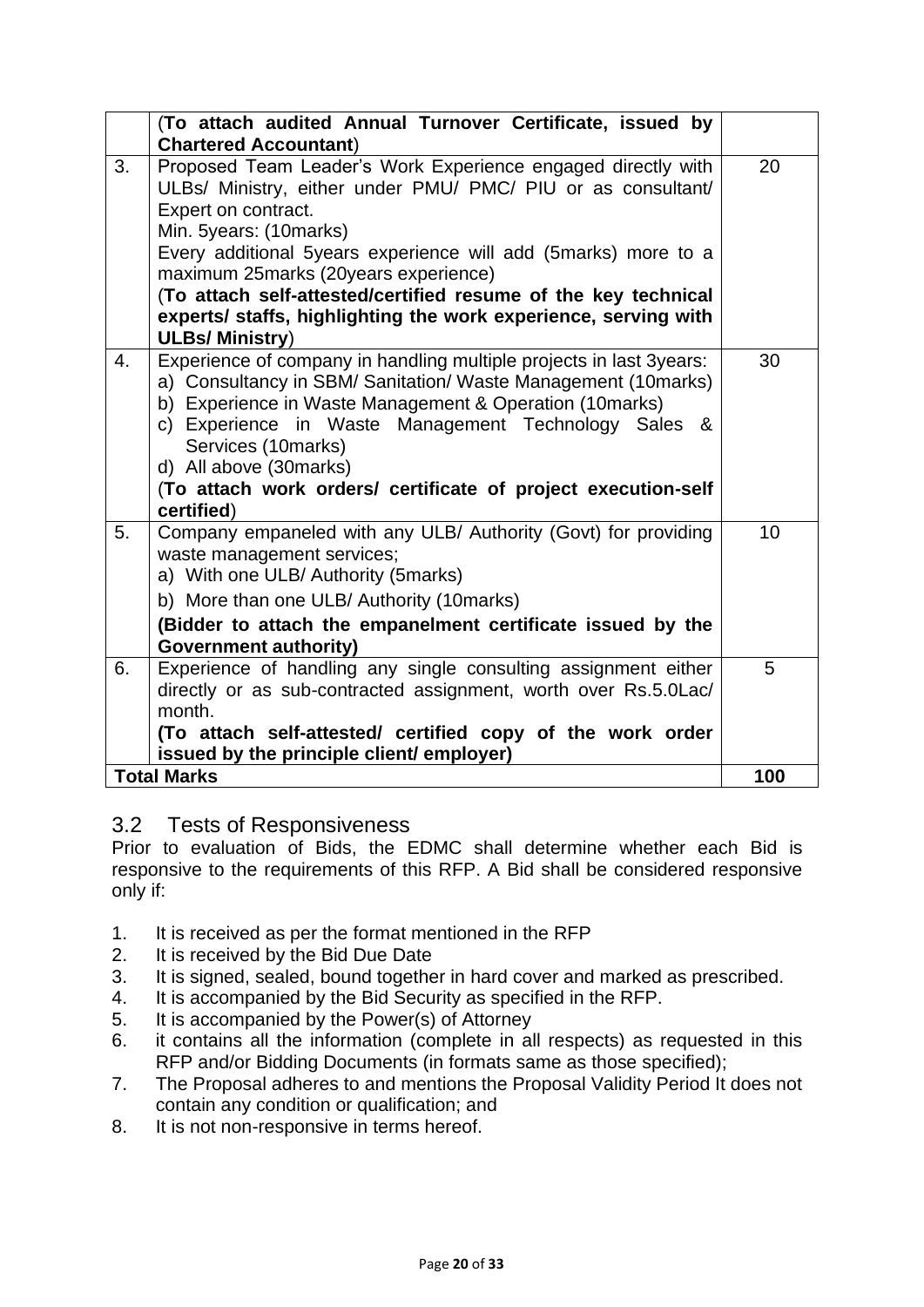The EDMC reserves the right to reject any Bid which is non-responsive and no request for alteration, modification, substitution or withdrawal shall be entertained by the EDMC in respect of such Bid.

Any Bidder or its Associate should have, during the last three years neither failed to perform on any agreement, as evidence by imposition of a penalty by an arbitral or Judicial Authority or a Judicial pronouncement or arbitration award, nor been expelled from any project or contract by any public authority nor have had any contract Terminated by any public authority for breach on its part.

#### <span id="page-20-0"></span>3.3 Notification and issue of Letter of Award

- a) The Preferred/Selected Bidder shall be notified in writing by the EDMC as evidenced by issue of Letter of Award (LOA) to the Preferred Bidder.
- b) The successful Bidder shall confirm his acceptance of the LOA issued by the EDMC within 7 (seven) days as evidenced by signing and sending a copy of the LOA issued. In the event the duplicate copy of the LOA duly signed by the Selected Bidder is not received by the stipulated date, the EDMC may, unless it consents to extension of time for submission thereof, appropriate the Bid Security of such Bidder on account of failure of the Selected Bidder to acknowledge the LOA, and the next successful/eligible Bidder may be considered.
- c) After the acknowledgement of the LOA as aforesaid by the Selected Bidder, it shall execute the Agreement within the period prescribed within such further time as the EDMC may agree to in its sole discretion. The Selected Bidder shall not be entitled to seek any deviation in the Agreement
- d) The Authority will notify other Bidders that their Proposals have not been accepted and their Bid Security will be returned as promptly as possible as set out in various provisions in this RFP document.

### <span id="page-20-1"></span>3.4 Right to Accept or Reject Proposal

The EDMC reserves the right to accept or reject any or all of the Proposals without assigning any reason and to take any measure as it may deem fit, including annulment of the bidding process, at any time prior to award of Concession, without liability or any obligation for such acceptance, rejection or annulment.

- a) The EDMC reserves the right to invite revised Proposals from Bidders with or without amendment of the RFP at any stage, without liability or any obligation for such invitation and without assigning any reason
- b) The EDMC reserves the right to reject any Proposal if at any:
	- i. a material misrepresentation made at any stage in the bidding process is uncovered; or
	- ii. the Bidder does not respond promptly and thoroughly to requests for supplemental information required for the evaluation of the Proposal.
	- iii. This would lead to the disqualification of the Bidder. If such disqualification / rejection occurs after the Proposals have been opened and the Preferred Bidder gets disqualified / rejected, then the EDMC reserves the right to:
		- **EXEDER** declare the Bidder proposing the next lowest valid Bid Tipping fees as the Preferred Bidder and where warranted, invite such Bidder to equal or better the Financial Proposal submitted by such disqualified Preferred Bidder; or
		- **EXEL A** take any such measure as may be deemed fit in its sole discretion, including annulment of the bidding process.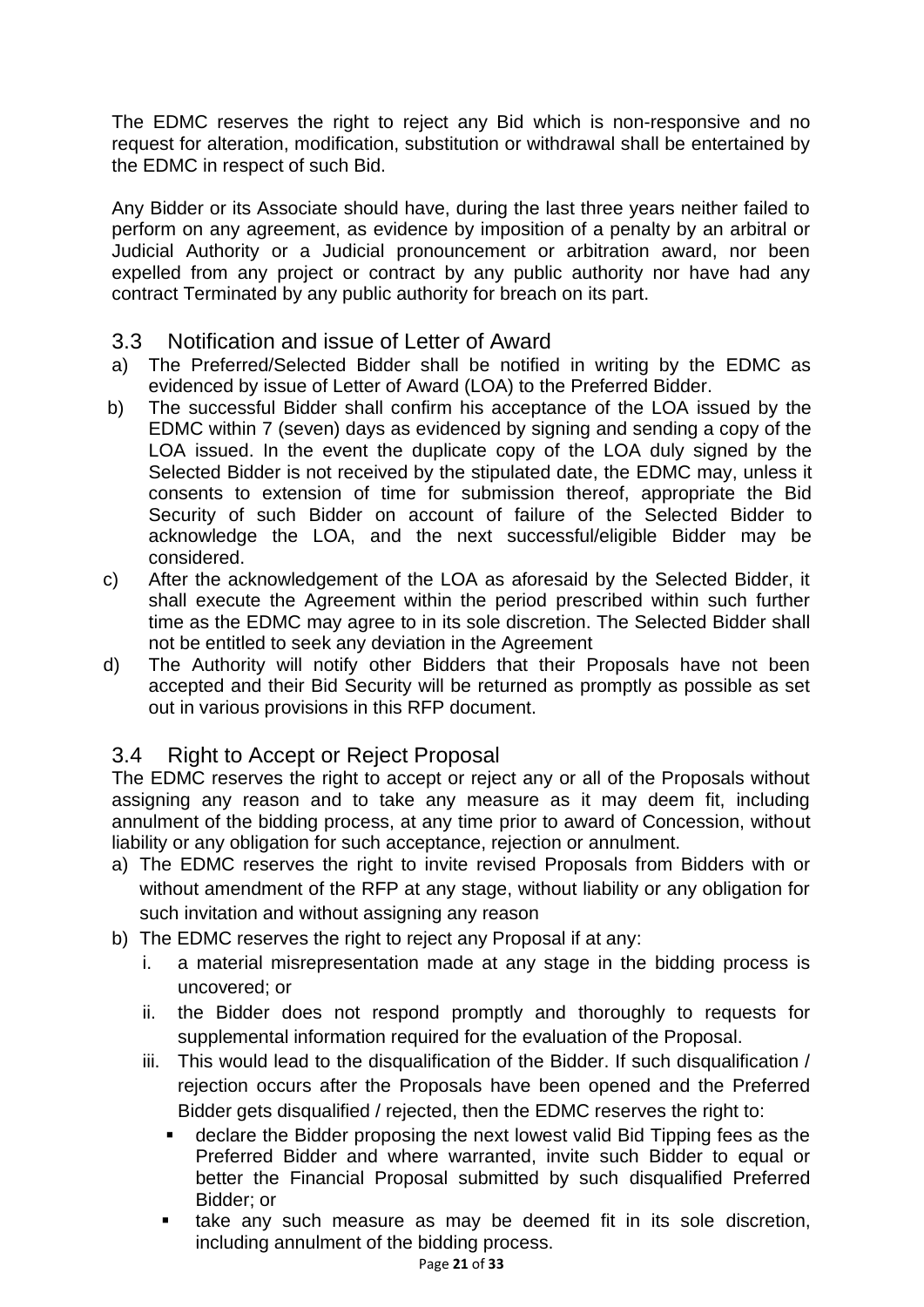### <span id="page-21-0"></span>3.5 Contacting the EDMC during Bid Evaluation

Bids shall be deemed to be under consideration immediately after they are opened and until such time the EDMC makes official intimation of award/ rejection to the Bidders. While the Bids are under consideration, Bidders and/ or their representatives or other interested parties are advised to refrain, save and except as required under the Bidding Documents, from contacting by any means, the EDMC and/ or their employees/ representatives on matters related to the Bids under consideration.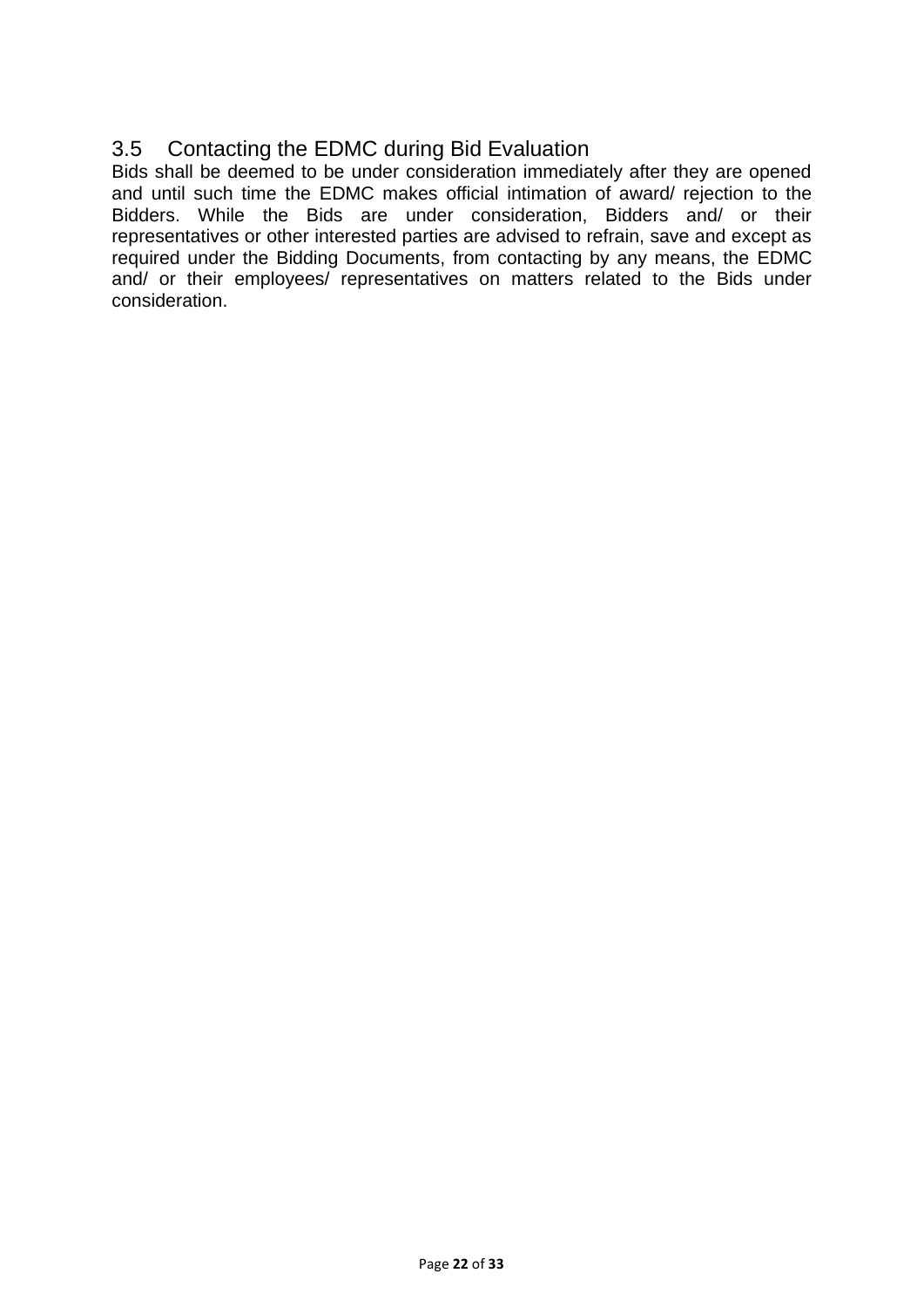## <span id="page-22-0"></span>4. TIMEFRAME FOR EXECUTION OF WORK

Within 10 days of the issue of LoA, the Selected Bidder shall submit to the EDMC its program in keeping with time frame prescribed to undertake the works. The progress & planning of works shall be reviewed from time to time and may modify the same depending upon the exigencies of the work and stage of the works.

## <span id="page-22-1"></span>5. SPECIAL CONDITIONS

#### <span id="page-22-2"></span>5.1 Payments

- a) The bid has to be quoted on fixed monthly fee towards the PMC support with desired number of resources as mentioned in the RFP.
- b) The contract payment will be made on a monthly basis to the Agency duly making deductions (if any, towards the taxes applicable as per the Government Rules).
- c) Consultant shall submit his monthly bill in the 1st week of every month.
- d) Income Tax as per statutory provision shall be borne by the Consultant. The corporation shall deduct all statutory taxes like advance Income Tax, etc. from monthly payments being made to the Consultant.
- e) GST (if any) shall be the responsibility of and payable by the Consultant. The GST shall included in the quoted prices by the bidder.

### <span id="page-22-3"></span>6. FRAUD AND CORRUPT PRACTICES

The Bidders and their officers, employees, agents and advisers shall observe the highest standard of ethics during the Bidding Process and subsequent to the issue of the LOA and during the subsistence of the Agreement. Notwithstanding anything to the contrary contained herein, or in the LOA or the Agreement, the EDMC may reject a Bid, withdraw the LOA, or Terminate the Agreement, as the case may be, without being liable in any manner whatsoever to the Bidders or the Selected Bidder or the Agency, as the case may be, if it determines that the Bidders or the Selected Bidder or the Agency, as the case may be, has directly or indirectly or through an agent, engaged in corrupt practice, fraudulent practice, coercive practice, undesirable practice or restrictive practice as mentioned in this RFP in the Bidding Process. In such an event, the EDMC shall be entitled to forfeit and appropriate the Bid Security or Performance Security, as the case may be, as Damages, without prejudice to any other right or remedy that may be available to the EDMC under the Bidding Documents and/ or the Agreement, or otherwise.

Without prejudice to the rights and remedies which the EDMC may have under the LOA or the Agreement, or otherwise if Bidder(s) or Selected Bidder or Agency, as the case may be, is found by the EDMC to have directly or indirectly or through an agent, engaged or indulged in any corrupt practice, fraudulent practice, coercive practice, undesirable practice or restrictive practice as mentioned in this RFP during the Bidding Process, or after the issue of the LOA or the execution of the Agreement, such Bidder(s) or Selected Bidder or Agency, as the case may be, shall not be eligible to participate in any tender or RFP issued by the EDMC during a period of 2 (two) years from the date such Bidder or Selected Bidder or Agency, as the case may be, is found by the EDMC to have directly or indirectly or through an agent, engaged or indulged in any corrupt practice, fraudulent practice, coercive practice, undesirable practice or restrictive practices, as the case may be.

For the purposes of this Section, the following terms shall have the meaning as assigned to them: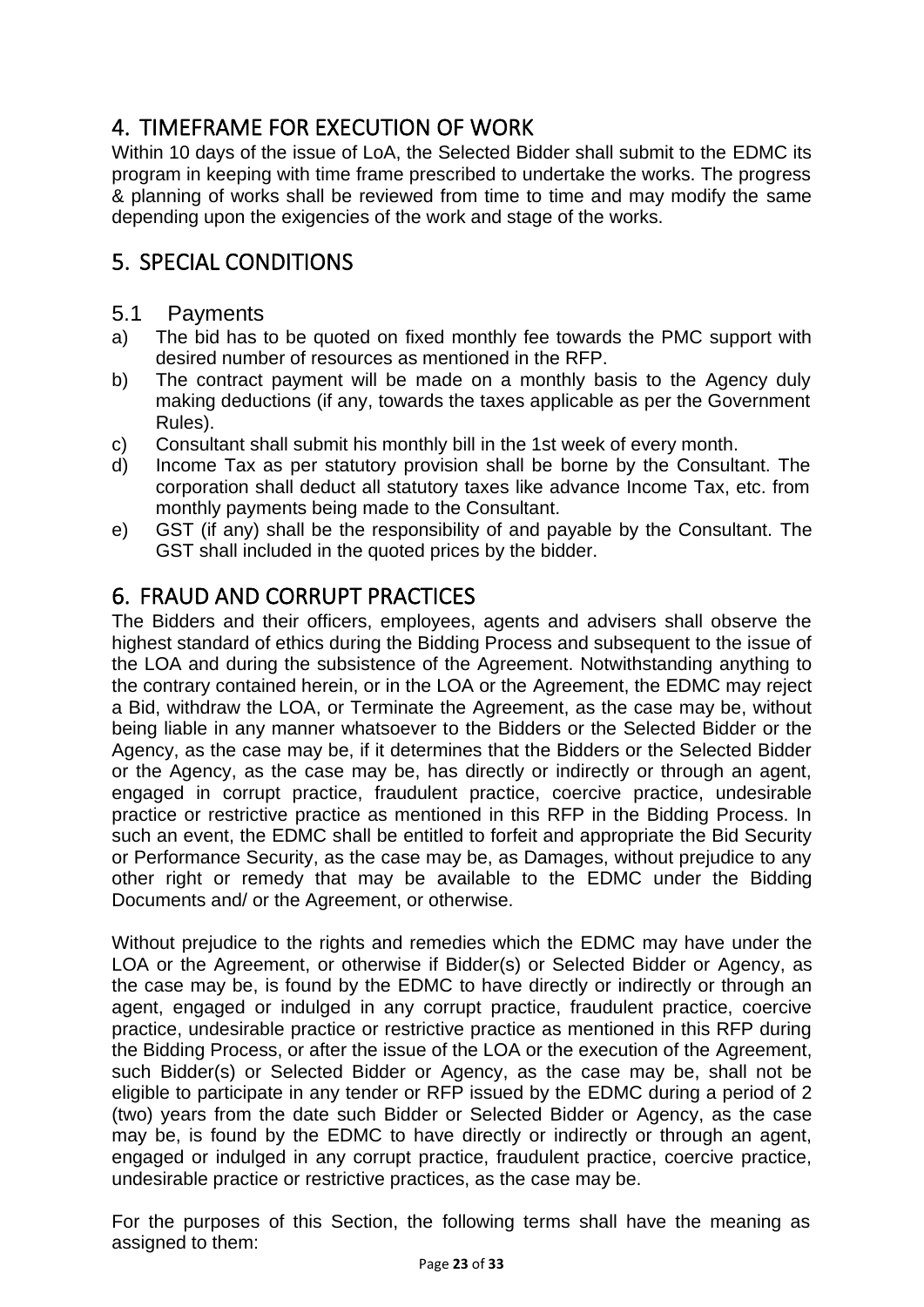- a. "Corrupt practice" means (i) the offering, giving, receiving, or soliciting, directly or indirectly, of anything of value to influence the actions of any person connected with the Bidding Process (for avoidance of doubt, offering of employment to or employing or engaging in any manner whatsoever, directly or indirectly, any official of the EDMC/ Authority who is or has been associated in any manner, directly or indirectly, with the Bidding Process or the LOA or has dealt with matters concerning the Agency Agreement or arising there from, before or after the execution thereof, at any time prior to the expiry of one year from the date such official resigns or retires from or otherwise ceases to be in the service of the EDMC/ Authority, shall be deemed to constitute influencing the actions of a person connected with the Bidding Process; or (ii) engaging in any manner whatsoever, whether during the Bidding Process or after the issue of the LOA or after the execution of the Agreement, as the case may be, any person in respect of any matter relating to the Project or the LOA or the Agreement, who at any time has been or is a legal, financial or technical adviser of the EDMC in relation to any matter concerning the Project in the past but its assignment expired or was terminated 6 (six) months prior to the date of issue of RFP for the Project. Nor will this disqualification apply where such adviser is engaged after a period of 3 (three) years from the date of signing of the Agreement;
- b. "Fraudulent practice" means a misrepresentation or omission of facts or suppression of facts or disclosure of incomplete facts, in order to influence the Bidding Process;
- c. "Coercive practice" means impairing or harming, or threatening to impair or harm, directly or indirectly, any person or property to influence any person's participation or action in the Bidding Process;
- d. "Undesirable practice" means (i) establishing contact with any person connected with or employed or engaged by the EDMC/ Authority with the objective of canvassing, lobbying or in any manner influencing or attempting to influence the Bidding Process; or (ii) having a Conflict of Interest; and
- e. "Restrictive practice" means forming a cartel or arriving at any understanding or arrangement among Bidders with the objective of restricting or manipulating a full and fair competition in the Bidding Process.

### <span id="page-23-0"></span>7. MISCELLANEOUS

The Bidding Process shall be governed by, and construed in accordance with, the laws of India and the Courts at East Delhi shall have exclusive jurisdiction over all disputes arising under, pursuant to and/ or in connection with the Bidding Process.

The EDMC, in its sole discretion and without incurring any obligation or liability, reserves the right, at any time, to;

- a. suspend and/or cancel the Bidding Process and/ or amend and/ or supplement the Bidding Process or modify the dates or other terms and conditions relating thereto;
- b. consult with any Bidder in order to receive clarification or further information;
- c. retain any information and/ or evidence submitted to the EDMC by, on behalf of, and/ or in relation to any Bidder; and/ or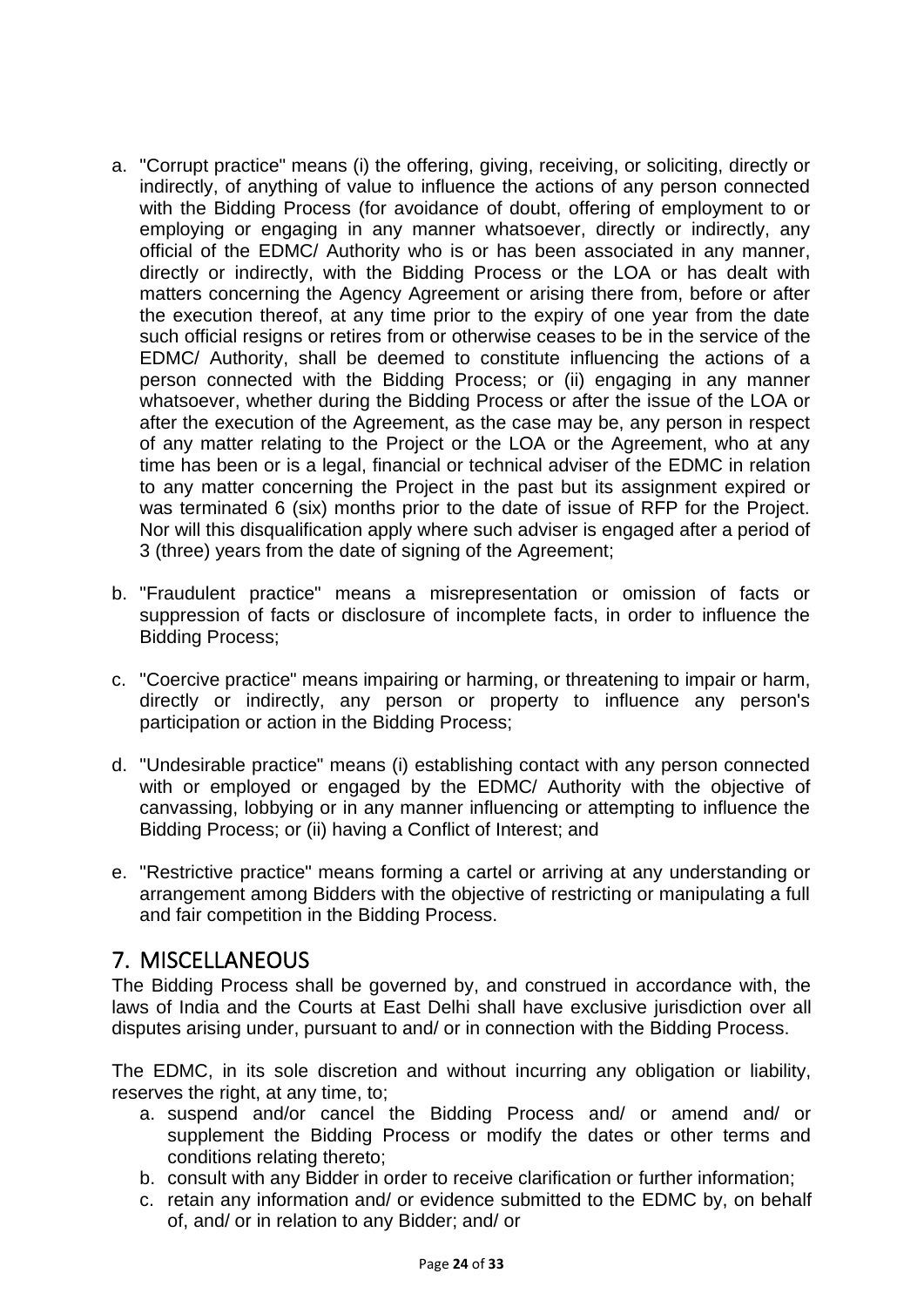d. independently verify, disqualify, reject and/ or accept any and all submissions or other information and/ or evidence submitted by or on behalf of any Bidder.

It shall be deemed that by submitting the Bid, the Bidder agrees and releases the EDMC, it employees, agents and advisers, irrevocably, unconditionally, fully and finally from any and all liability for claims, losses, damages, costs, expenses or liabilities in any way related to or arising from the exercise of any rights and/ or performance of any obligations hereunder, pursuant hereto and/ or in connection herewith and waives any and all rights and/ or claims it may have in this respect, whether actual or contingent, whether present or future.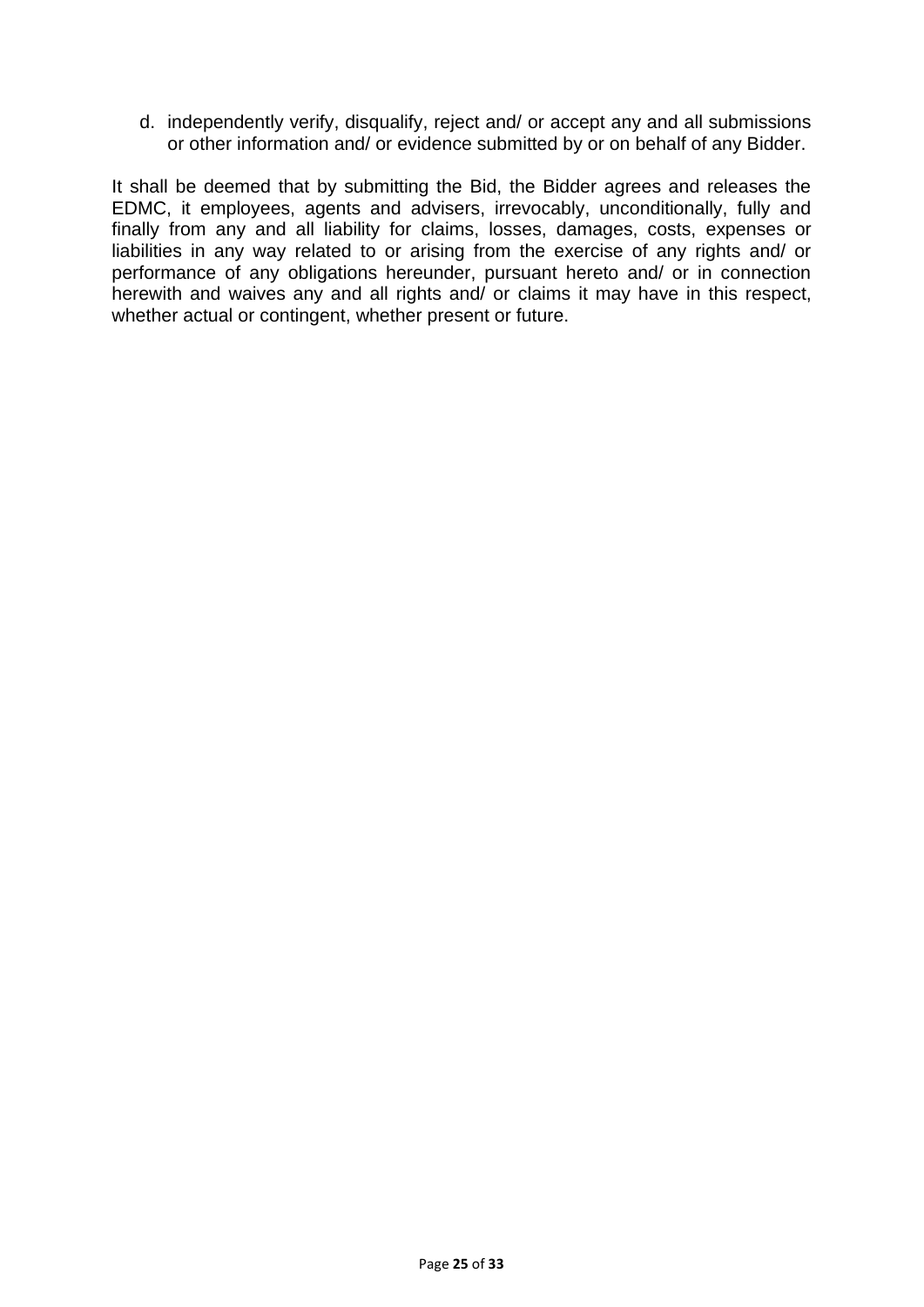### <span id="page-25-0"></span>**ANNEXURES**

#### <span id="page-25-1"></span>ANNEXURE-I: LETTER COMPRISING THE BID

Dated: dd-mm-yyyy

**To,**

#### **The Commissioner**

EAST DELHI MUNICIPAL CORPORATION Delhi

SUBJECT: APPOINTMENT OF CONSULTANT FOR PROVIDING ADVISORY/ CONSULTING SERVICES TO EDMC TO IMPLEMENT BEST PRACTICES OF SOLID WASTE MANAGEMENT/ SANITATION, SWACHH BHARAT MISSION GUIDELINES AND SWACHH SURVEKSHAN-2021; ALONG WITH HAND-HOLDING SUPPORT TO CORPORATION ON PLANNING, IMPLEMENTATION, SUPERVISION AND MONITORING OF VARIOUS ON-GOING SBM & OTHER URBAN SANITATION RELATED PROJECTS.

Dear Sir,

With reference to your RFP document dated dd-mm-yyyy, I/we, having examined the Bidding Documents and understood their contents, hereby submit my/our Bid for the aforesaid Project.

The Bid is unconditional and unqualified.

- 1. I/ We acknowledge that the Authority will be relying on the information provided in the Bid and the documents accompanying the Bid for selection of the Agency for the aforesaid Project, and we certify that all information provided therein is true and correct; nothing has been omitted which renders such information misleading; and all documents accompanying the Bid are true copies of their respective originals.
- 2. This statement is made for the express purpose of our selection as Agency for the [design, construction, operation and maintenance] of the aforesaid Project.
- 3. I/ We shall make available to the Authority any additional information it may find necessary or require to supplement or authenticate the Bid.
- 4. I/ We acknowledge the right of the EDMC to reject our Bid without assigning any reason or otherwise and hereby waive, to the fullest extent permitted by applicable law, our right to challenge the same on any account whatsoever.
- 5. I/ We certify that in the last three years, we or our Associates have neither failed to perform on any contract, as evidenced by imposition of a penalty by an arbitral or judicial authority or a judicial pronouncement or arbitration award, nor been expelled from any project or contract by any public authority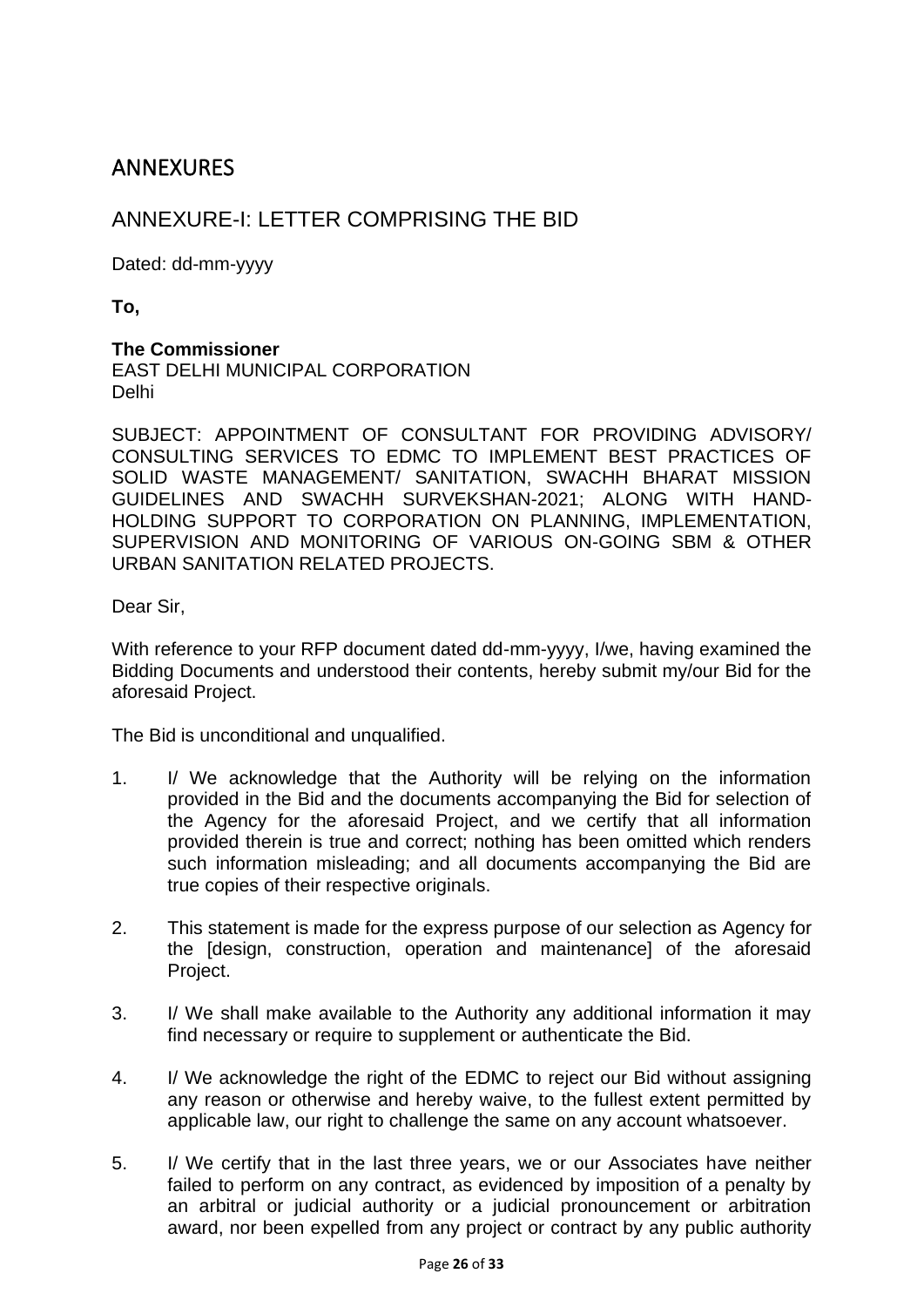nor have had any contract terminated by any public authority for breach on our part.

We declare that:

- a. I/ We have examined and have no reservations to the Bidding Documents, including any Addendum issued by the EDMC; and
- b. I/ We do not have any conflict of interest in accordance with provisions in the RFP document; and
- c. I/We have not directly or indirectly or through an agent engaged or indulged in any corrupt practice, fraudulent practice, coercive practice, undesirable practice or restrictive practice, as defined in the RFP document, in respect of any tender or request for proposal issued by or any agreement entered into with the ULB or any other public sector enterprise or any government, Central or State; and
- d. I/ We hereby certify that we have taken steps to ensure that in conformity with the provisions of the RFP, no person acting for us or on our behalf has engaged or will engage in any corrupt practice, fraudulent practice, coercive practice, undesirable practice or restrictive practice; and
- e. the undertakings given by us along with the Application in response to the RFP for the Project were true and correct as on the date of making the Application and are also true and correct as on the Bid Due Date and I/we shall continue to abide by them.
- f. I/ We understand that you may cancel the Bidding Process at any time and that you are neither bound to accept any Bid that you may receive nor to invite the Bidders to
- 6. Bid for the Project, without incurring any liability to the Bidders, in accordance with the RFP document.
- 7. I/ We declare that we are not a Member of any other bidder submitting a Bid for the Project.
- 8. I/ We certify that we/ any Member of bidder and our/ their Associates have not been convicted by a Court of Law or indicted or adverse orders passed by a regulatory authority which could cast a doubt on our ability to undertake the Project or which relates to a grave offence that outrages the moral sense of the community.
- 9. I/ We further certify that in regard to matters relating to security and integrity of the country, we/ any Member of the bidder or any of our/ their Associates have not been charge-sheeted by any agency of the Government or convicted by a Court of Law.
- 10. I/ We further certify that no investigation by a regulatory authority is pending either against us or against our Associates or against our Director/ Partner/ Managers/ Employees.
- 11. I/ We undertake that in case due to any change in facts or circumstances during the Bidding Process, we are attracted by the provisions of disqualification in terms of the guidelines referred to above, we shall intimate the Authority of the same immediately.
- 12. I/ We hereby irrevocably waive any right or remedy which we may have at any stage at law or howsoever otherwise arising to challenge or question any decision taken by the Authority in connection with the selection of the Bidder, or in connection with the Bidding Process itself, in respect of the above mentioned Project and the terms and implementation thereof.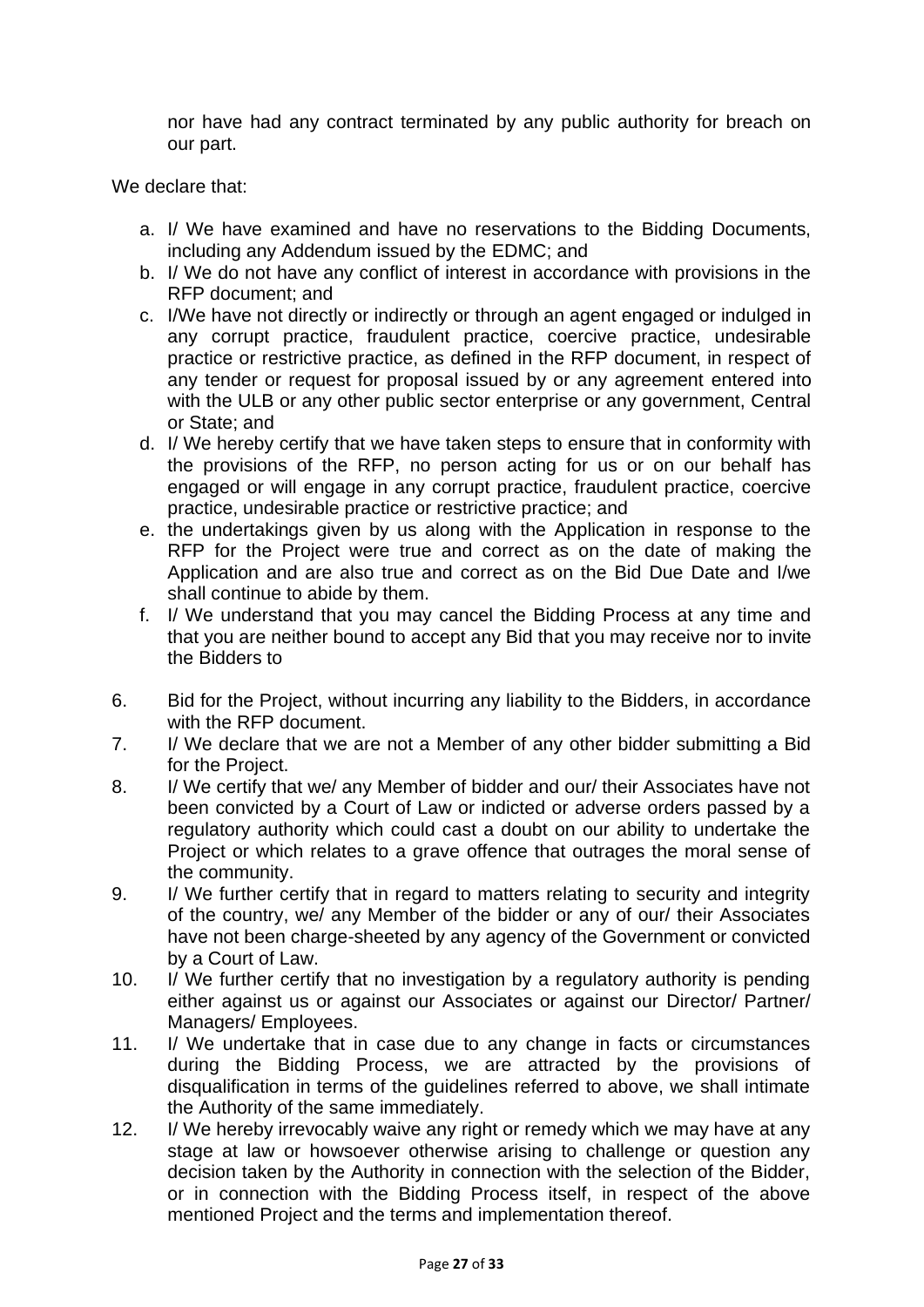- 13. In the event of my/ our being declared as the Selected Bidder, I/we agree to enter into an Agreement in accordance with the draft that has been provided to me/ us prior to the Bid Due Date. We agree not to seek any changes in the aforesaid draft and agree to abide by the same.
- 14. I/ We have studied all the Bidding Documents carefully and also surveyed the project area. We understand that except to the extent as expressly set forth in the Agreement, we shall have no claim, right or title arising out of any documents or information provided to us by the Authority or in respect of any matter arising out of or relating to the Bidding Process including the award of Concession.
- 15. I/ We offer a Bid Security of Rs……… (Rupees ……….. only) in accordance with the RFP Document.
- 16. The Bid Security in the form of a Demand Draft is attached.
- 17. I/ We agree and understand that the Bid is subject to the provisions of the Bidding Documents. In no case, I/we shall have any claim or right of whatsoever nature if the Project / Concession is not awarded to me/us or our Bid is not opened or rejected.

I/ We agree and undertake to abide by all the terms and conditions of the RFP document.

We agree and undertake to be jointly and severally liable for all the obligations of the Agency under the Agreement till occurrence of Financial Close in accordance with the Agreement.

I/ We shall keep this offer valid for 90 (Ninety) days from the Bid Due Date specified in the RFP.

I/ We hereby submit our Bid for undertaking the aforesaid Project in accordance with the RFP Documents and the Agreement. In witness thereof, I/we submit this Bid under and in accordance with the terms of the RFP document.

Yours faithfully,

Date: Place:

> (Signature, name and designation of the Authorized signatory)

Name and seal of Bidder/Lead Member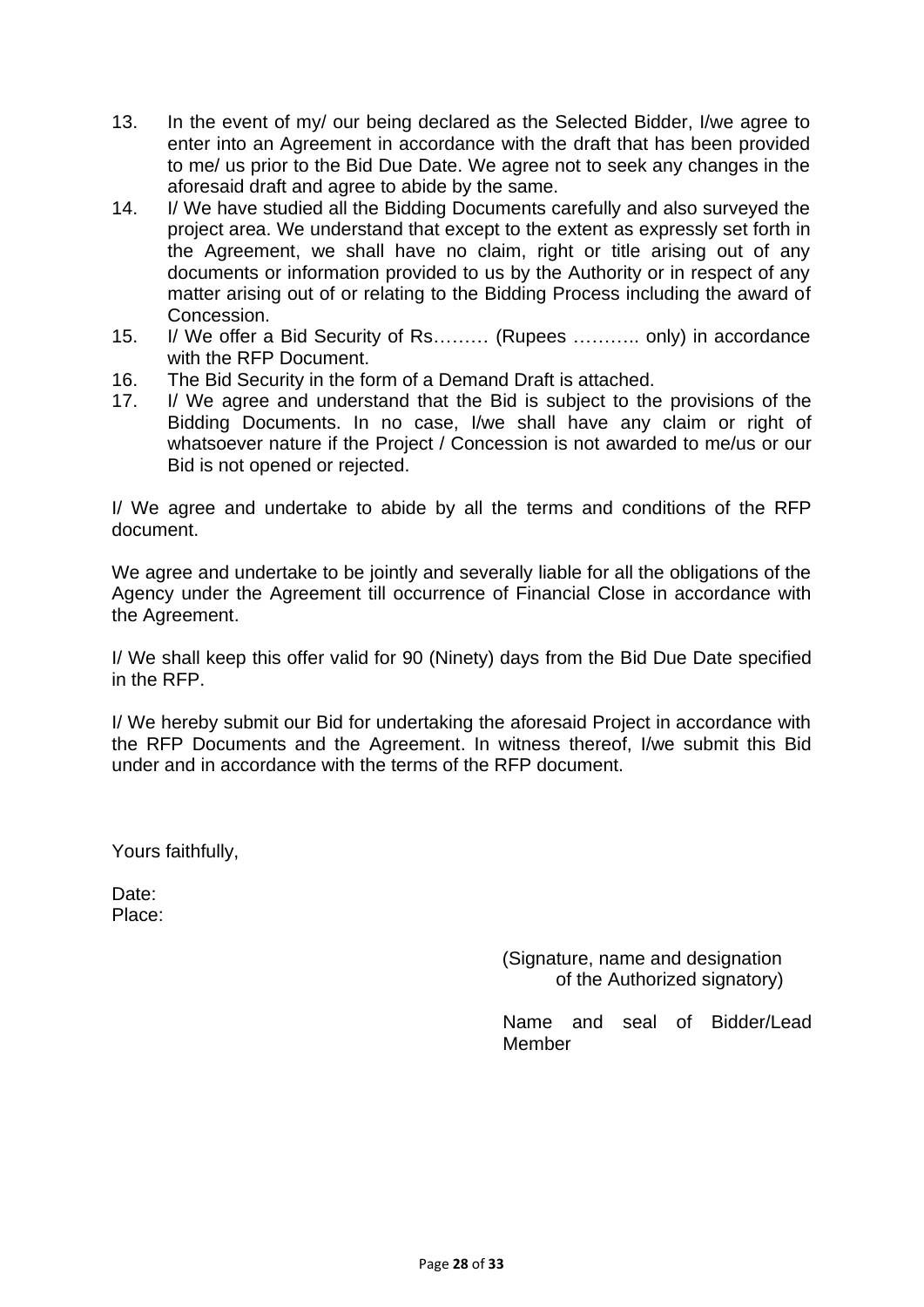### <span id="page-28-0"></span>ANNEXURE-II: POWER OF ATTORNEY FOR SIGNING OF BID

Know all men by these presents, We,…………………….(name of the firm and address of the registered office) do hereby irrevocably constitute, nominate, appoint and authorize Mr./ Ms. (Name), son/ daughter/ wife of ……………………………… and presently residing at ………………………………….., who is presently employed with us and holding the position of ………………………….., as our true and lawful attorney (hereinafter referred to as the "Attorney") to do in our name and on our behalf, all such acts, deeds and things as are necessary or required in connection with or incidental to submission of our bid for the…………Project in responsible response to the RFP issued by East Delhi Municipal Corporation, the……. (the "Authority") including but not limited to signing and submission of all applications, bids and other documents and writings, participate in bidders' and other conferences and providing information/ responses to the EDMC, representing us in all matters before the EDMC, signing and execution of all contracts including the Agreement and undertakings consequent to acceptance of our bid, and generally dealing with the EDMC in all matters in connection with or relating to or arising out of our bid for the said Project and/or upon award thereof to us and/or till the entering into of the Agreement with the Authority.

AND we hereby agree to ratify and confirm and do hereby ratify and confirm all acts, deeds and things done or caused to be done by our said Attorney pursuant to and in exercise of the powers conferred by this Power of Attorney and that all acts, deeds and things done by our said Attorney in exercise of the powers hereby conferred shall and shall always be deemed to have been done by us.

IN WITNESS WHEREOF WE, ………………………….., THE ABOVE NAMED PRINCIPAL HAVE EXECUTED THIS POWER OF ATTORNEY ON THIS ……………………… DAY OF…………………….. ,20......

For……………………………..

(Signature, name, designation and address of person Authorised by Board Resolution)

(in case of Firm/Company)/ Partner in case of Partnership Firm Person identified by me/ personally appeared before me/ Signed before me/ Attested/ Authenticated \*

(\*Notary to specify as applicable)

(Signature, Name and Address of the Notary) Seal of the Notary/ Registration Number of the Notary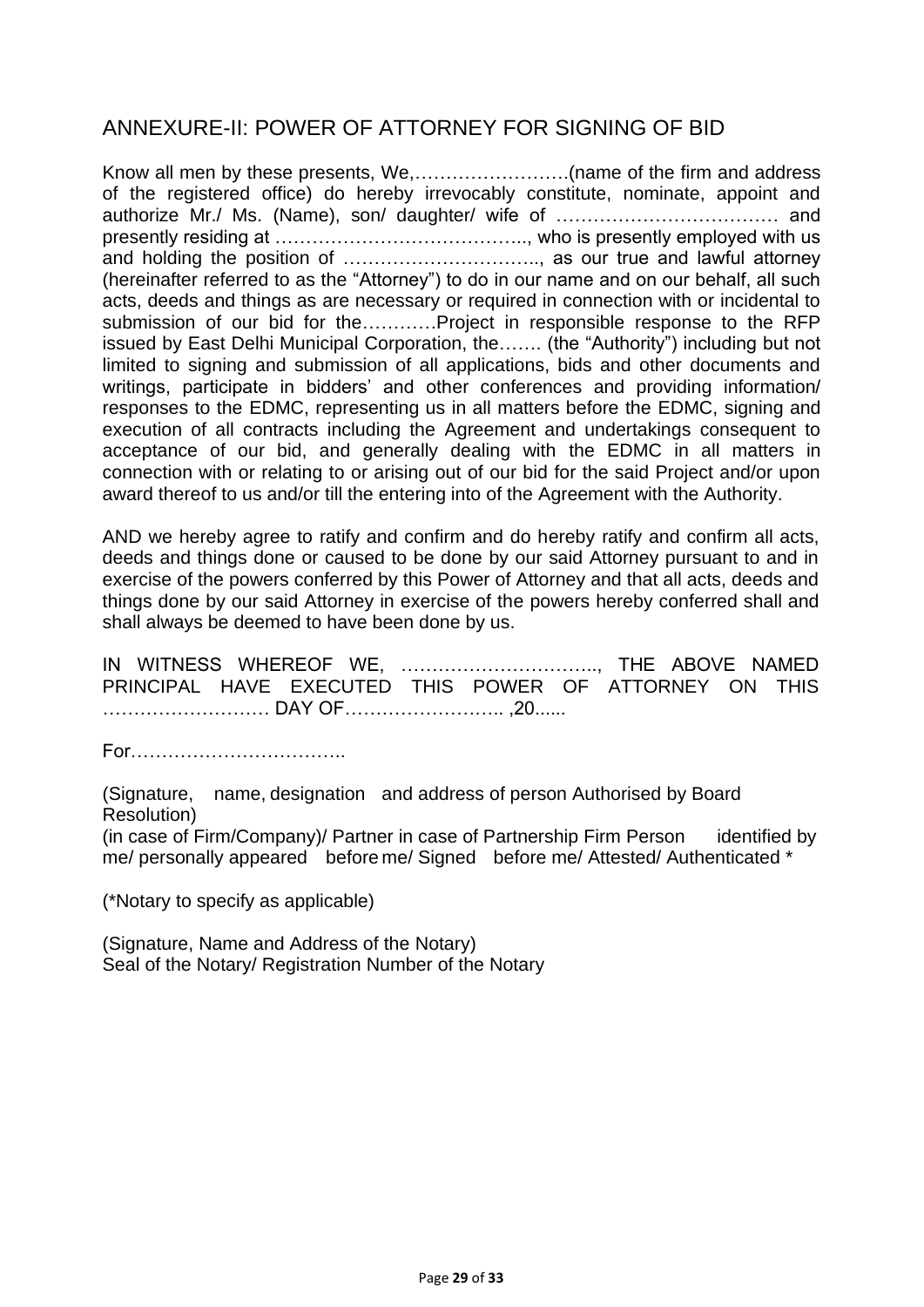## <span id="page-29-0"></span>ANNEXURE-III: ANTI-COLLUSION CERTIFICATE

[To be submitted on the letter heads of the Bidders separately]

Date:

#### To, The **Commissioner EAST DELHI MUNICIPAL CORPORATION** Delhi

SUBJECT: Engagement of consultant of Swachh Bharat Mission & Swachh Survekshan 2021 under jurisdiction of EDMC.

Sir,

We hereby certify and confirm that in the preparation and submission of this Bid, we have not acted in concert or in collusion with any other Bidder or other person(s) and also not done any act, deed or thing which is or could be regarded as anti-competitive, restrictive or monopolistic trade practice.

We further confirm that we have not offered nor will offer any illegal gratification in cash or kind to any person or agency in connection with the instant Bid.

Dated this………Day of ….., 2020

Name of the Bidder Signature of the Authorised Person

<span id="page-29-1"></span>ANNEXURE–IV: FORMATS FOR TECHNICAL PROPOSAL

In preparing the Technical Offer, Bidders are advised to review the RFP in full including the Project Information Memorandum.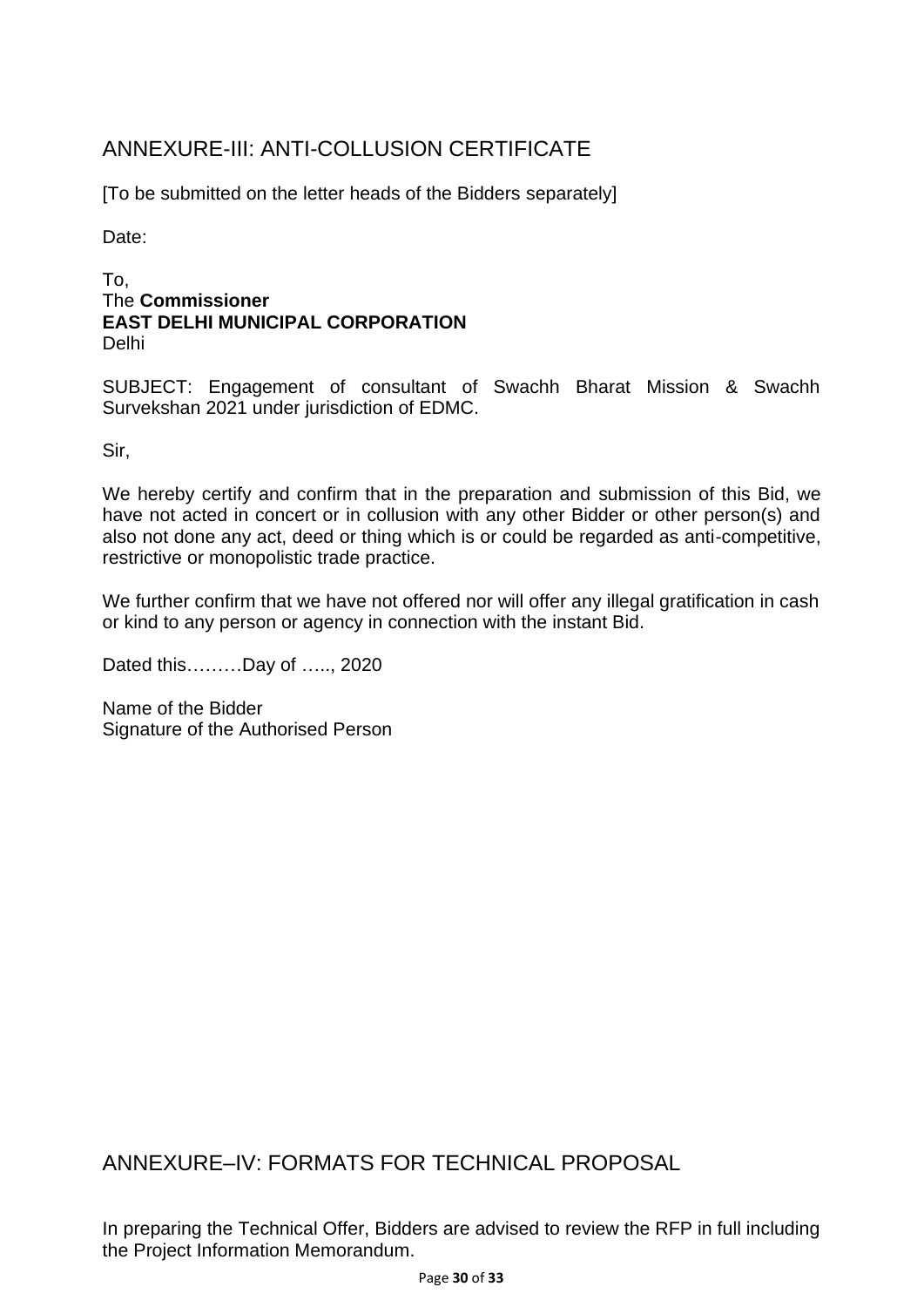Bidders are requested to undertake required reconnaissance studies and field level studies required by the Bidder to ensure that their Technical Proposal addresses the issues and meets the requirements of the project as outlined in the RFP. Bidders are open to carryout independent studies to confirm the validity of the information provided in the RFP.

The Bidder shall submit a Technical Proposal as per the requirement of RFP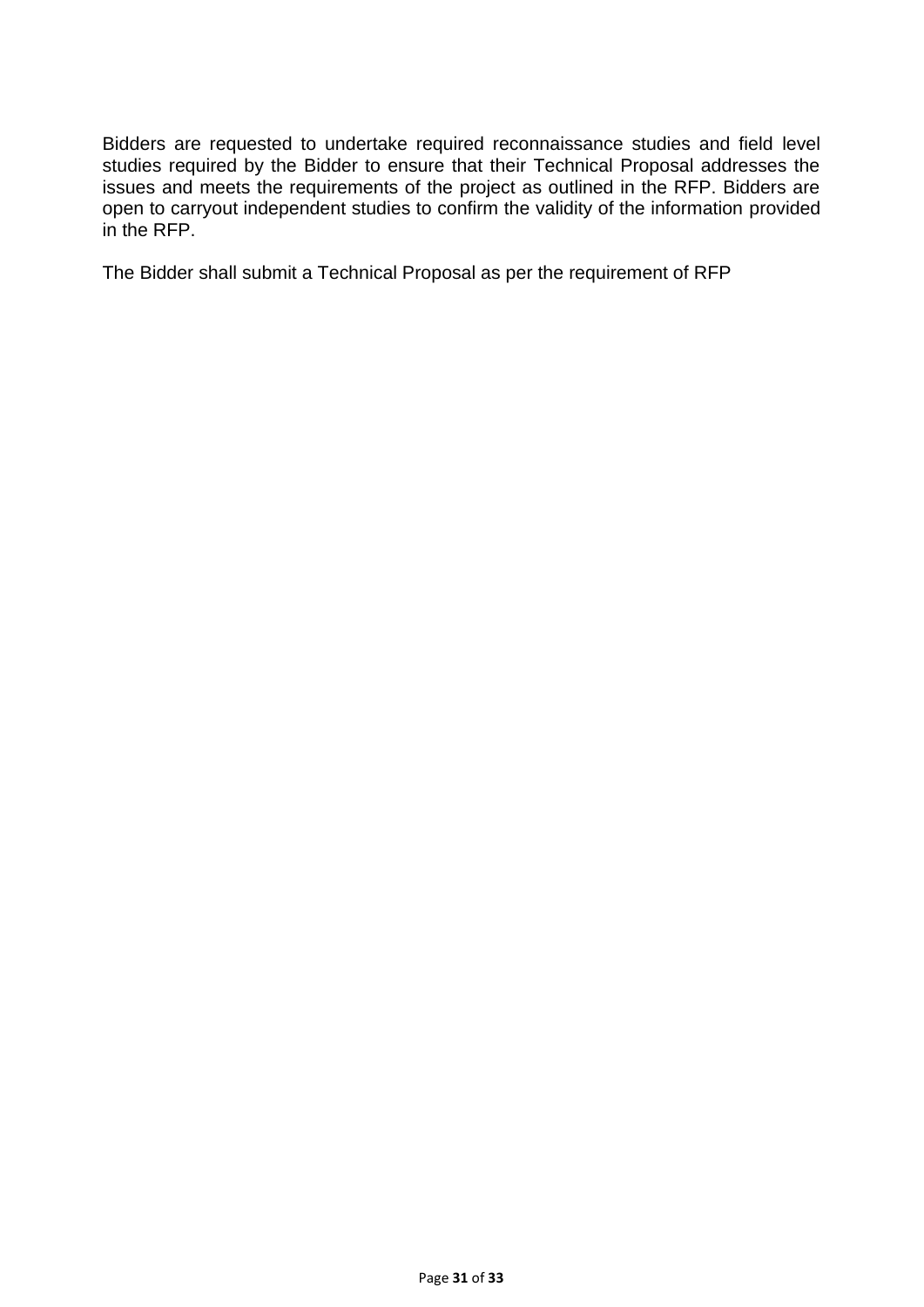## <span id="page-31-0"></span>ANNEXURE–V: BASIC INFORMATION ABOUT BIDDER

| Sr.             | <b>Particular</b>                                  | <b>Please attach or fill</b> |
|-----------------|----------------------------------------------------|------------------------------|
| 1               | Name and address of the Bidder                     |                              |
| $\overline{2}$  | Whether individual/partnership firm/ private or    |                              |
|                 | public Itd. Company                                |                              |
| 3               | Name/Names of Owner/Partners/Directors             |                              |
| 4               | Date of Registration /<br>of<br>Incorporation      |                              |
|                 | Firm/Company                                       |                              |
| 5               | Name of the authorized person signing the tender   |                              |
|                 | and his / her designation                          |                              |
| 6               | <b>Contact Details:</b>                            |                              |
|                 | Telephone Number:                                  |                              |
|                 | Fax Number:                                        |                              |
|                 | Mobile Number:                                     |                              |
|                 | E-mail ID:                                         |                              |
| 7               | Nature of core business                            |                              |
| 8               | Name of the Bankers and their full address         |                              |
| 9               | Has the Bidder, or any partner or Directors of the |                              |
|                 | firm/company been involved in litigation during    |                              |
|                 | last10 years for non-performance                   |                              |
| 10 <sup>°</sup> | List of urban local body for which consultant has  |                              |
|                 | worked for solid waste management. Attach Work     |                              |
|                 | orders, agreement and certificates from Urban      |                              |
|                 | Local Bodies.                                      |                              |
| 11              | Any other information                              |                              |

## **Signature of the Bidder**